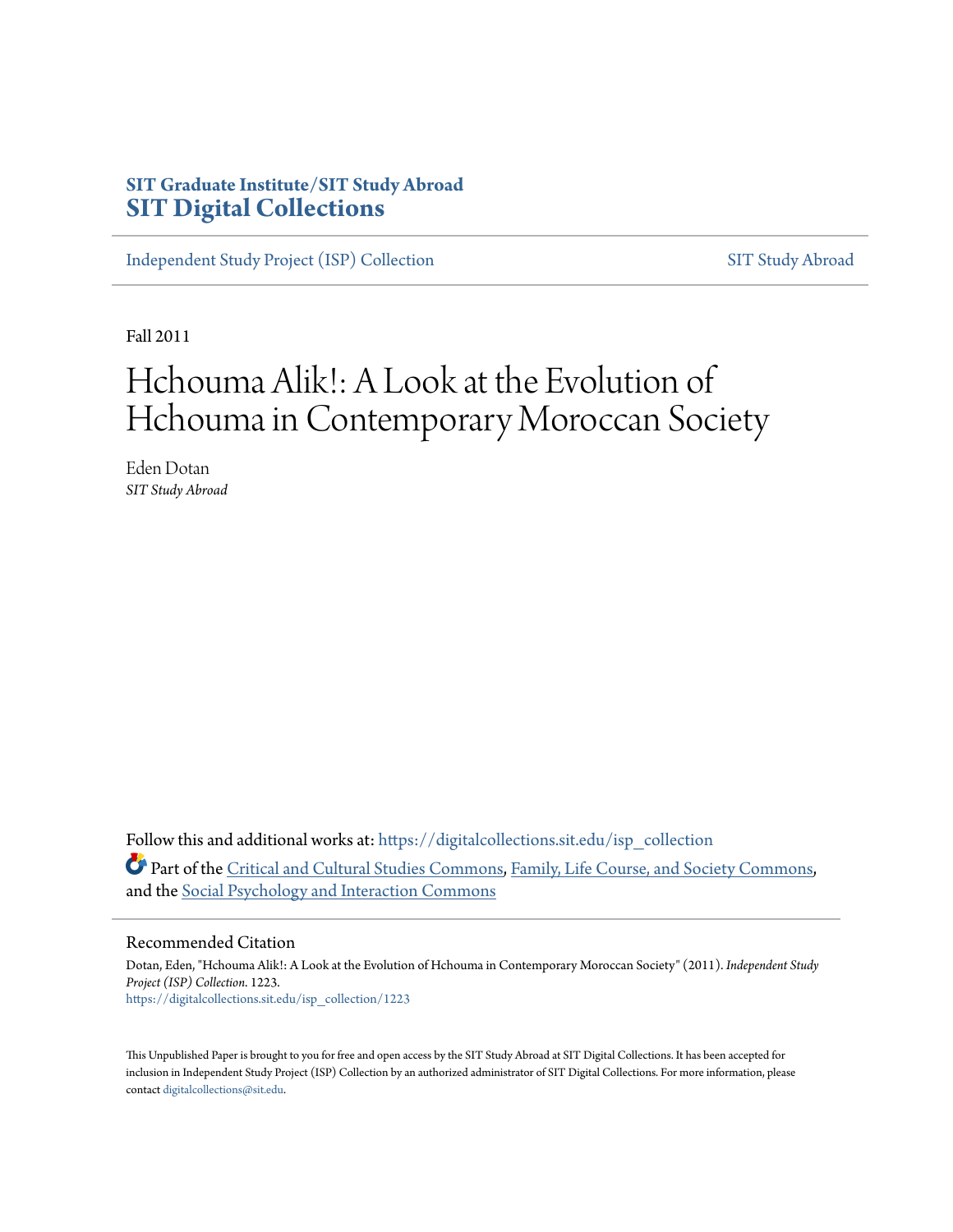## SIT Study Abroad Morocco: Multiculturalism and Human Rights

# Hchouma Alik!: A Look at the Evolution of Hchouma in Contemporary Moroccan Society

## Eden Dotan Skidmore College

Advisor: Professor Abdessamad Dialmy

Fall 2011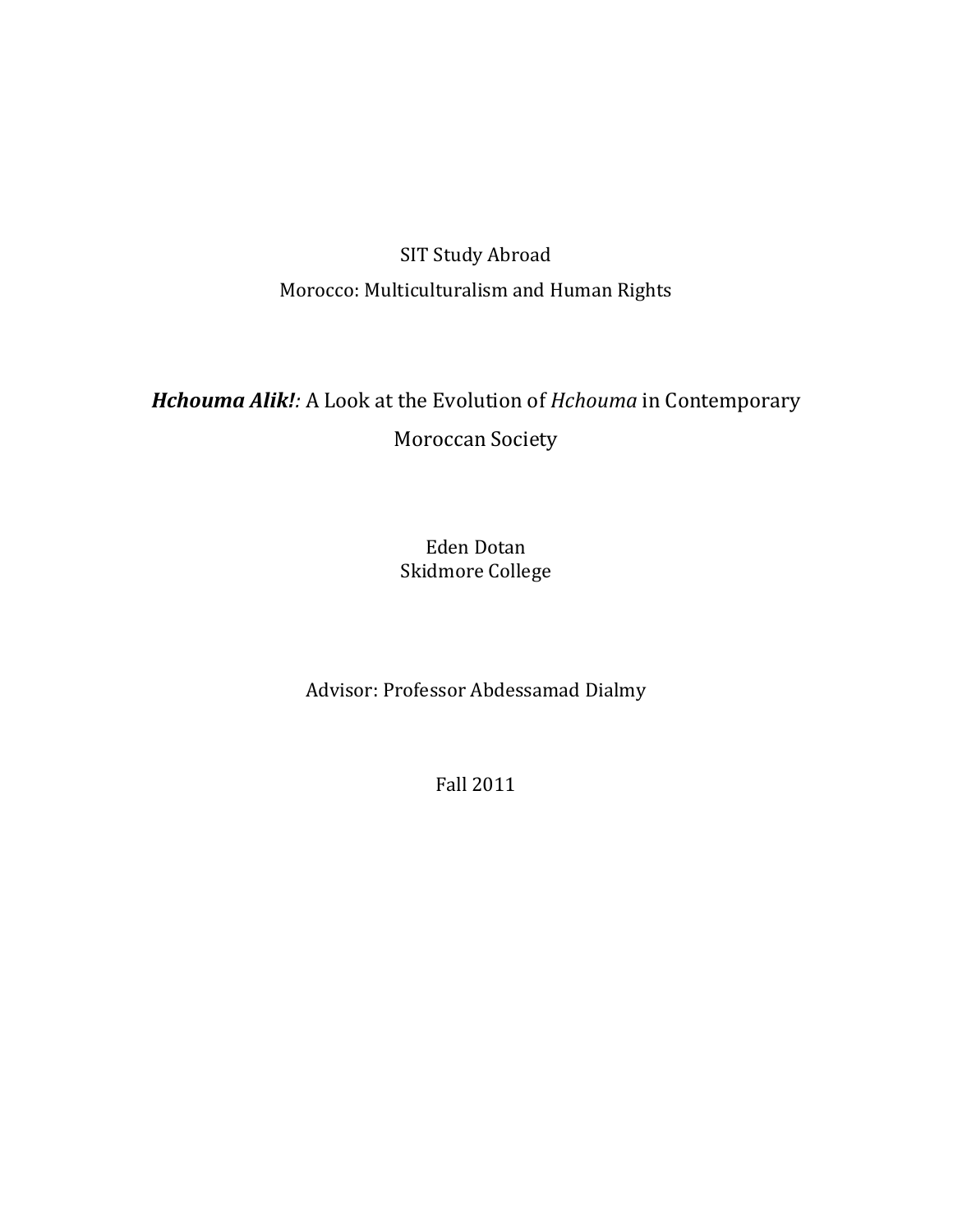## Table of Contents

Abstract….2 Methodology and Ethics…3 Research Challenges…4 Intriguing Contradictions…4 Defining Hchouma…7 Hchouma Evolving…10 A Look at Moroccan Television…13 Hchouma On-screen, hchouma Off-screen...15 Here to Stay…19 Works Cited…23 French Informed Consent Form…24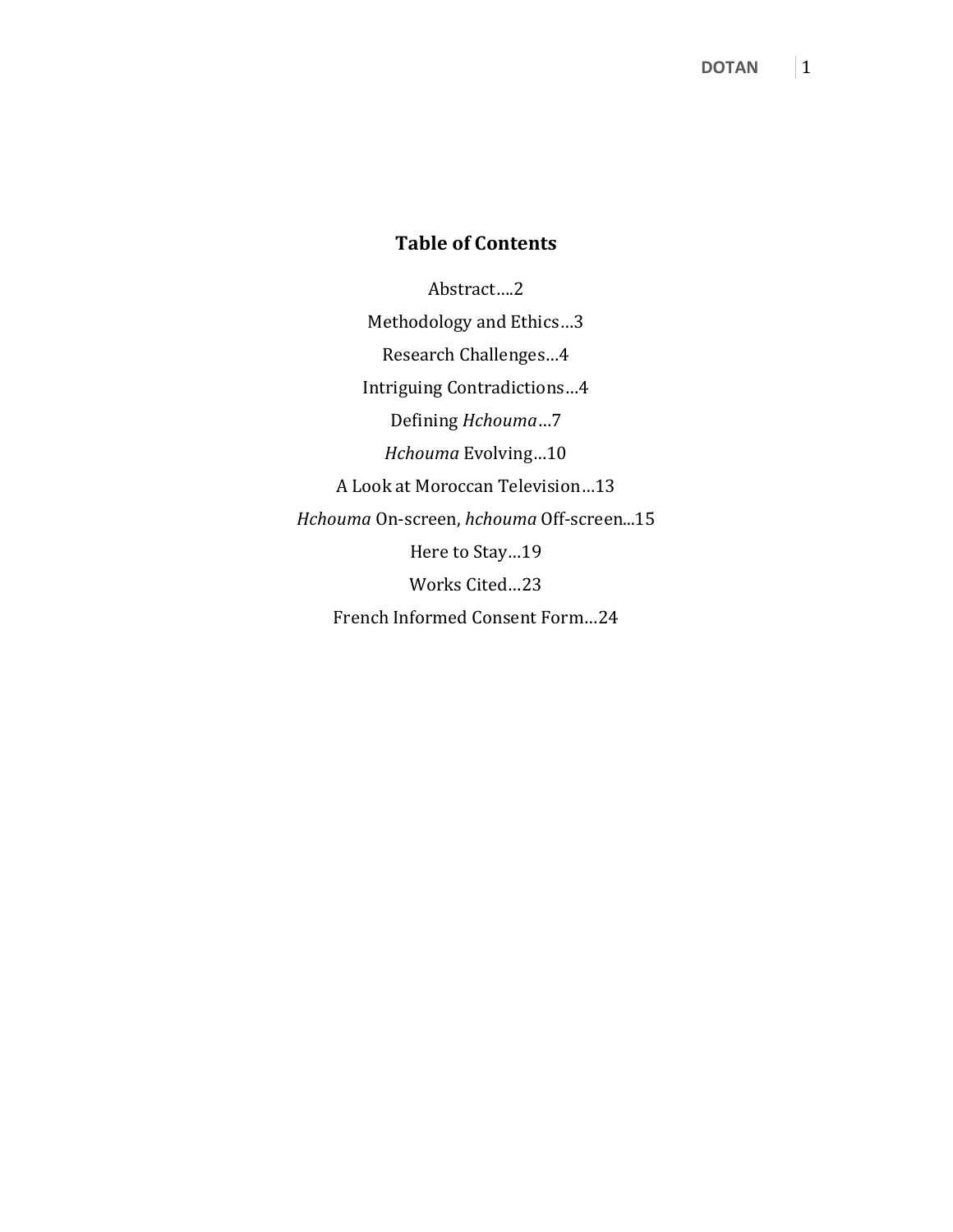#### Abstract

In this paper, I intend to first explain the Moroccan concept of hchouma, or shame, and explore how it has evolved from past to present generations. I will then examine Moroccan television by looking at how it, too, has evolved, and what its impact is on various people's ideas of hchouma. I will demonstrate that there has been a devaluation of the word hchouma over the generations, and will discuss the implications of that devaluation. I will conclude by arguing that although hchouma may hold less importance today than it once did, it is not, as some of my interview subjects predicted, on the verge of extinction from Moroccan culture or vernacular. The primary method used in my research was personal interviews, supplemented by observation and background information obtained from various books and journal articles.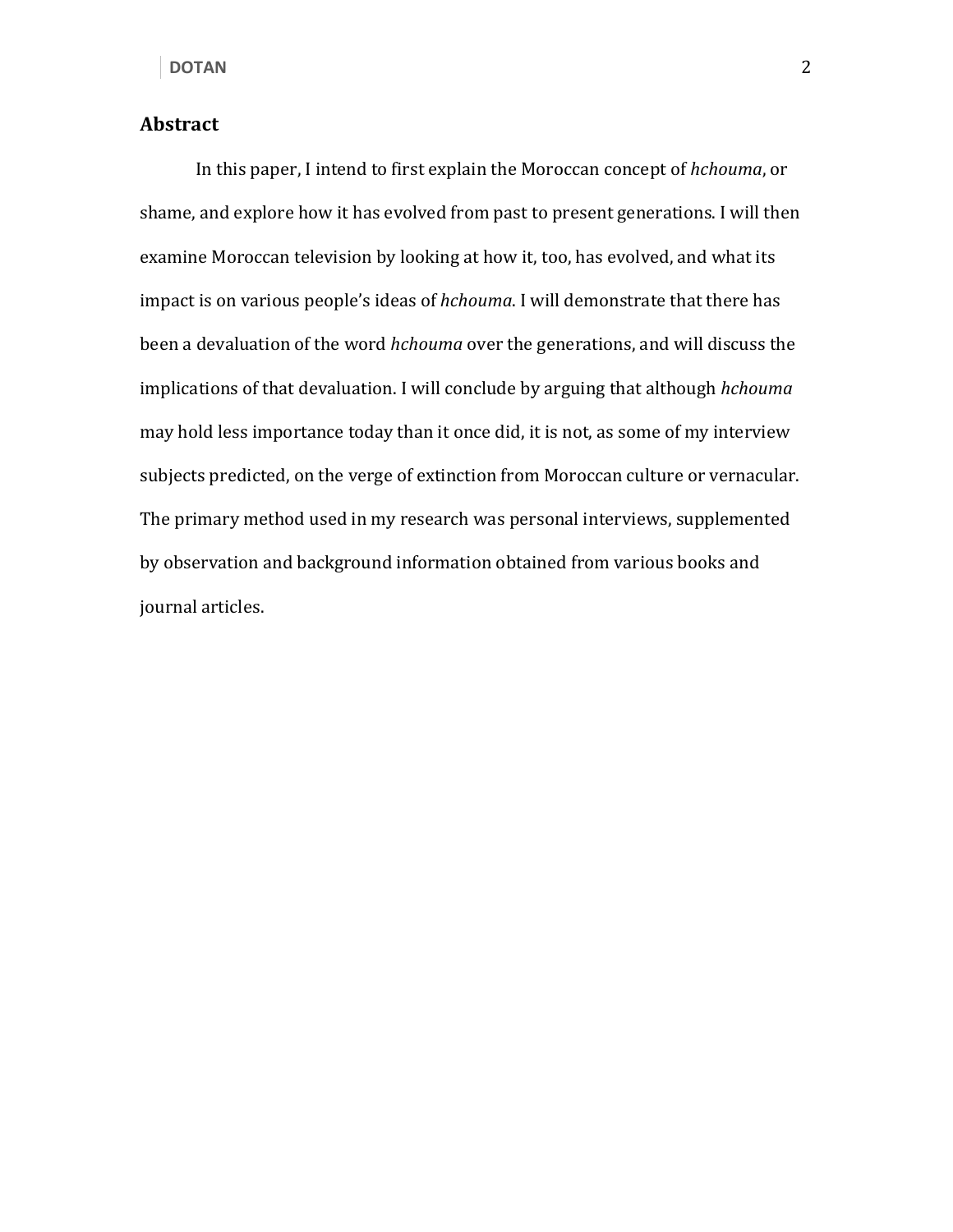#### Methodology and Ethics

The majority of my research on *hchouma* was acquired through qualitative interviews; I felt this would be most effective as *hchouma* is a highly personal and subjective topic. In total, seven subjects were interviewed, each for between thirty minutes and an hour. It was important for me to understand the notion of hchouma as it varies between generations; therefore, I interviewed a high school student, three university students and two elderly subjects. The final seventh subject was a news reporter from the television station 2M. All of the interviews were conducted in either French or English and recorded on my computer with the consent of all subjects.

 Throughout the interview process, I maintained ethical standards by providing each of my interviewees with informed consent forms, which they all read and signed. I received assent from the one subject that was under 18, as well as official consent from his father via an informed consent form. I made sure that all subjects agreed to being recorded, and assured them that they could choose not to answer any question, or stop the interview at any point. I have also changed all of my interviewees' names so as to keep their anonymity intact.

 In addition to the qualitative interviews, I kept an observation book for about a week in which I took note of every instance upon which I heard someone saying "hchouma!", and described the behavior that provoked said exclamation. The data I collected is supplemented by a number of anthropological and historical readings (although, as previously mentioned, the existing literature on *hchouma* is sparse) as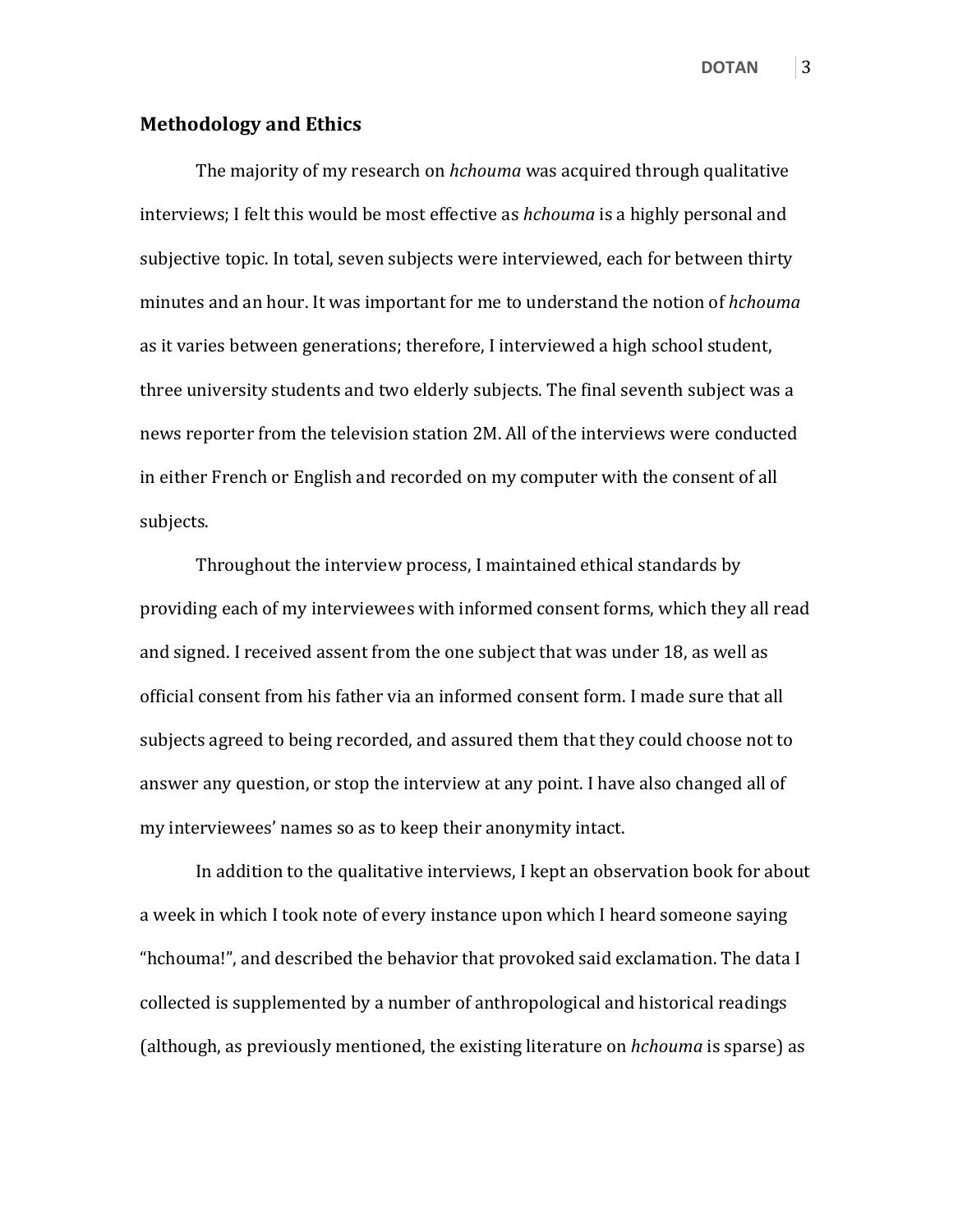well as general observations made in a Moroccan household throughout a threemonth period of living with a host family.

#### Research Challenges

 The research process for my study was exciting and rewarding; this was the first time I had engaged in any kind of prolonged fieldwork, and the success that I have had is encouraging. There were, nevertheless, a number of challenges that I encountered, without which I am not sure the experience would have been as rewarding. The biggest obstacle was a lack of sufficient time to conduct my research. Hchouma has proven to be an incredibly complex topic, one that I could have dissected more had I formulated my research question a bit earlier. When listening to and transcribing my interviews, I often found myself wishing I could have asked another follow-up question or gotten an opinion from yet another subject, but a three week duration of research was insufficient for this. An additional challenge I faced was the minimal existing literature on both hchouma and television in Morocco. While the novelty of my subject was stimulating and intriguing, it meant that I had to rely almost primarily on interviews, which were at times difficult to coordinate. As I was fortunate enough to have conducted all of my interviews in either English or French, language barriers did not pose a problem. I worked as best I could to overcome the obstacles I was presented with, and hope that the end product is reflective of my efforts.

#### Intriguing Contradictions

" Hchouma est délicat a traduire: tantôt c'est la honte, honte d'avoir commis tel ou tel acte, tantôt c'est la pudeur et la hchouma interdit de se conduire de telle ou telle manière. Mais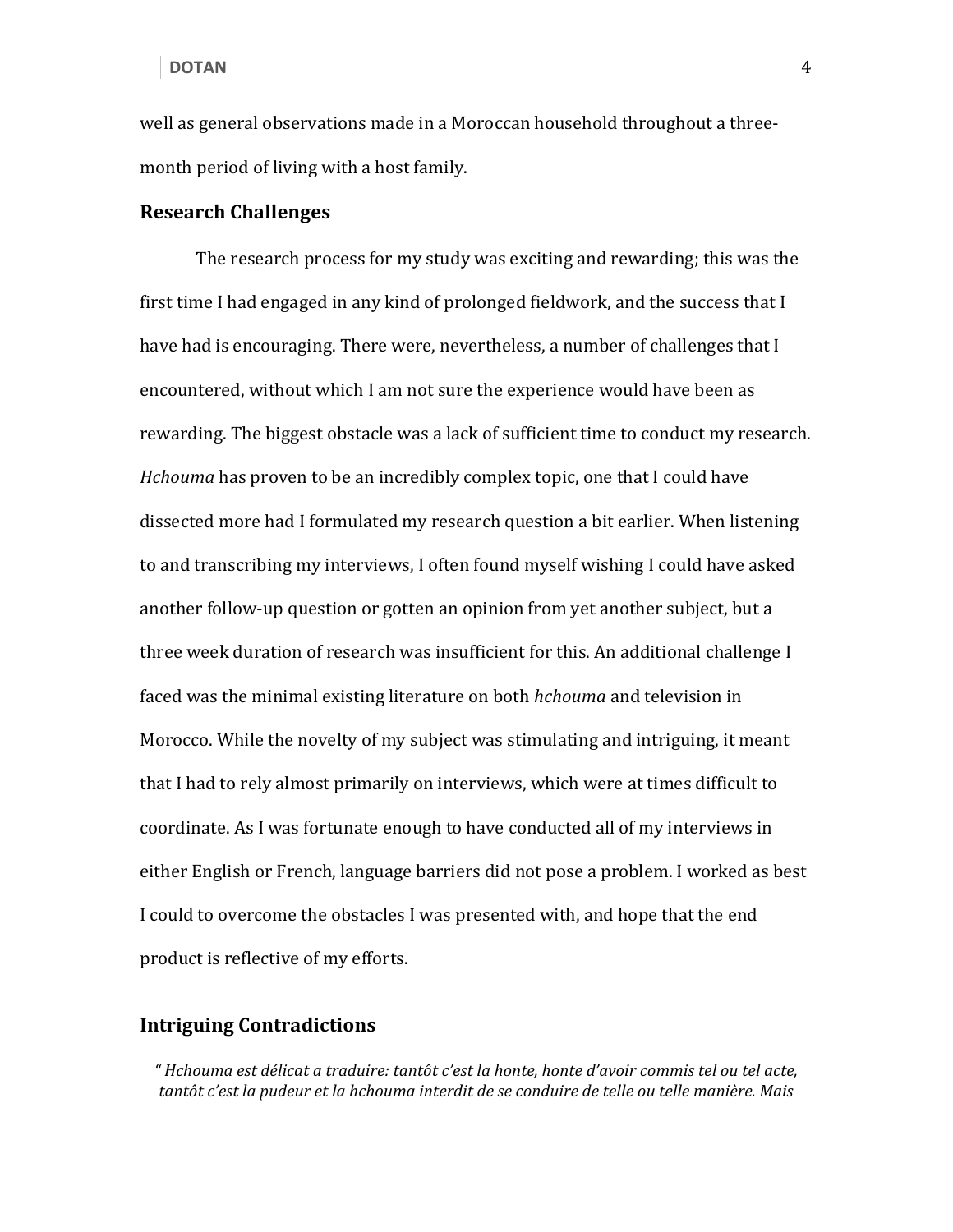hchouma n'est en fait ni un ni l'autre: plus que la honte, plus que la pudeur elle est présente constamment, en tout lieu, en tout circonstance." (Soumaya Naamane-Guessous 1992: 5-6)

I began to understand the pervasiveness of hchouma in Moroccan society before even setting foot in the Rabat-Salé Airport. Various guidebooks touched upon a specifically Moroccan notion of shame – a word that is used when one has behaved inappropriately, one that could generate discomfort, embarrassment and even loss of dignity (Hargraves 2006). Upon eventually arriving in Morocco, I quickly understood why a mere word was significant enough to be mentioned in a guidebook. Hchouma was all around me: a girl's bare shoulders were hchouma, the man that harassed her was *hchouma*, the clumps in the Friday couscous were hchouma, the bad call that the referee made in the FC Barcelona-Real Madrid game was hchouma, the neighbor who drank too much was hchouma. I quickly became enthralled by *hchouma;* it struck me as a concept deeply embedded in Moroccan society, but it was never questioned or investigated. The only literature to be found on the topic is the introduction to Guessous's Au-delà de toute pudeur and the aforementioned guidebooks. In fact, when I began to discuss my plan to research hchouma, many Moroccans found the idea strange, even amusing: "It's funny to hear you say it. It is a word that we say just like all the time". As strange an idea as it may have been to some, I wanted to discover what *hchouma* meant. When is it used? Why is it used? Do all Moroccans use it in the same ways, or in the same situations?

 As I was becoming increasingly interested with hchouma, another pervasive element of Moroccan daily life caught my attention: television. I was concerned after the first few days of living with a Moroccan host family that they had taken a serious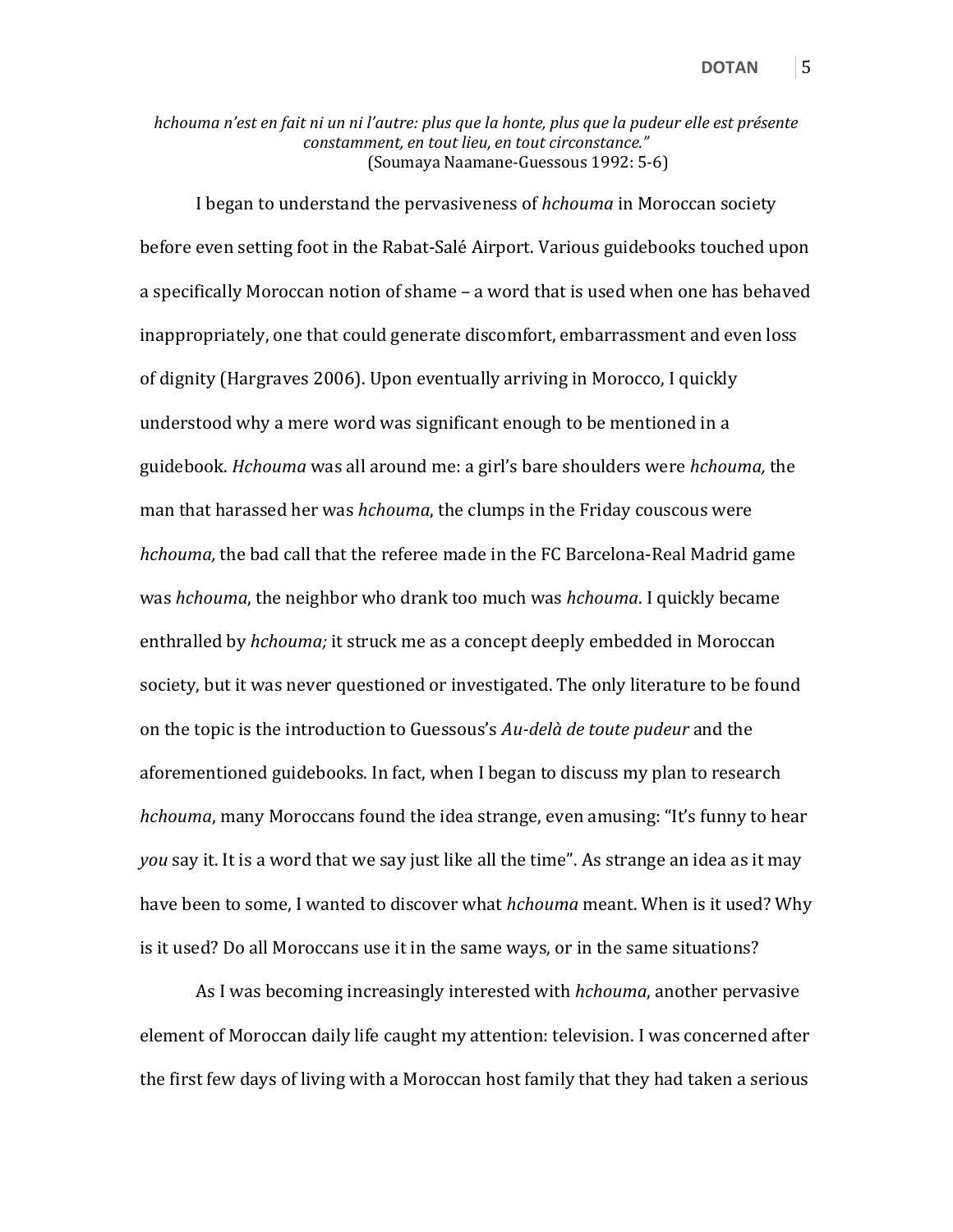disliking to me – the television was on whenever I was present, displaying programs ranging from the news, to sports, to movies, to soap operas. Was I that boring? Luckily my fears were quelled, as I soon learned that the majority of my colleagues staying with Moroccan families were experiencing the same phenomenon; TV seemed to be an integral feature of most households, on before, during and after meals, even when no one was watching. Still more surprising to me than the amount of television watched was the content of the television watched. The shows that accompanied our tagine every night exhibited immodest dress, drinking, smoking and sexual intimacy – behaviors that were all so very hchouma! There is a stark contradiction between the behaviors that are condoned, even admired, on the television screen, and the chastising "hchouma" that those same behaviors receive off-screen.

 Perhaps this is not surprising given the state of transition that Morocco is currently in. The country is today experiencing a shift towards democratization and westernization. Moroccan consumption of and interaction with international culture is growing, and as a result, Moroccan values and mindsets are shifting. A freer, more open media is one of many forces that are driving such changes. What I am therefore interested in exploring is how the notion of hchouma is evolving in light of this process of westernization. What are the various ideas that people of different ages and upbringings hold about *hchouma*? Are they changing from one generation to the next? How, if at all, is the television that Moroccans watch influencing the meaning and significance of hchouma?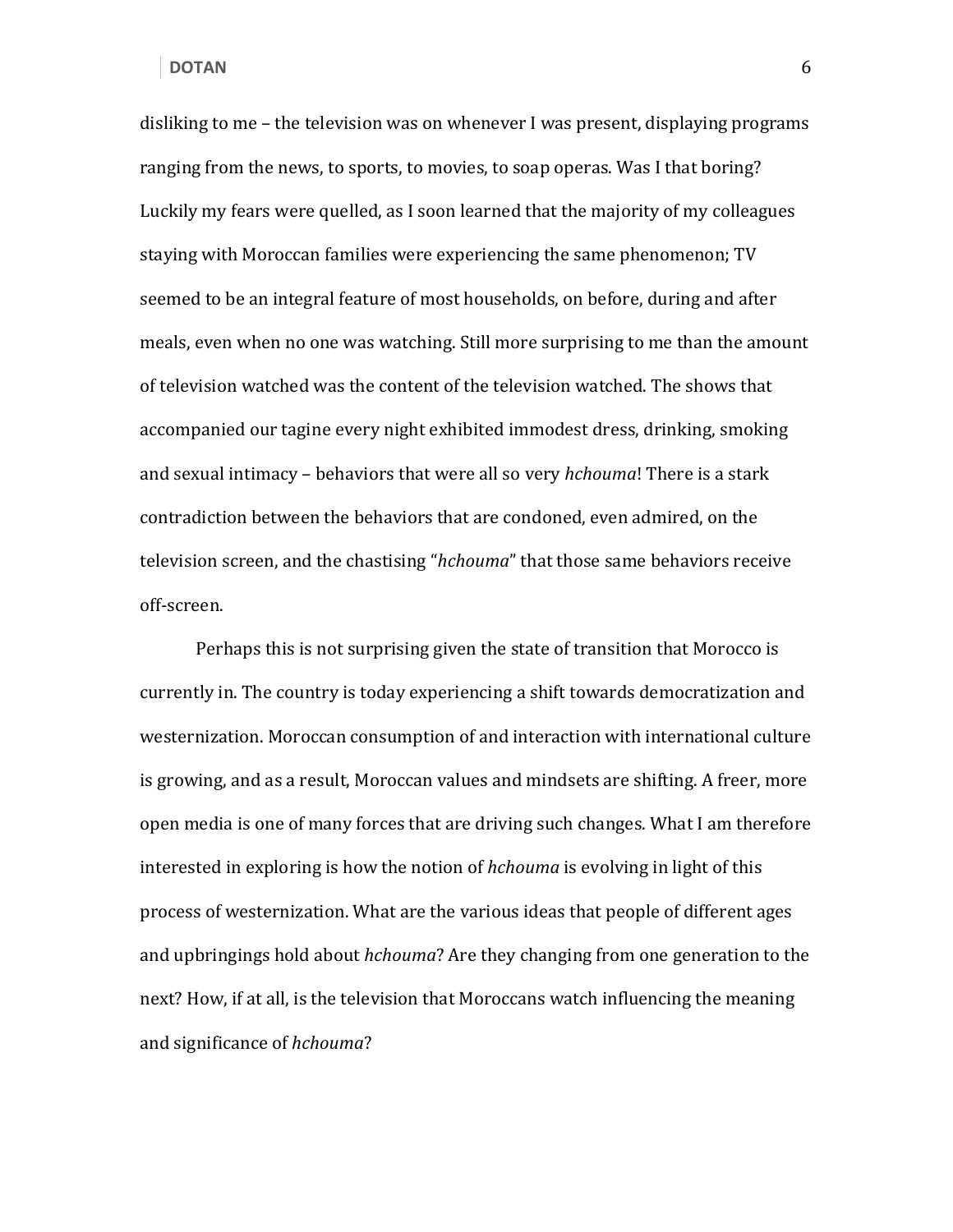This research experience has been incredibly rewarding, both for me, and, I hope and believe, for my interview subjects, who rarely consider or question this concept so common to their everyday lives. I am excited to share my findings on the various ideas that the Moroccans I spoke with have about hchouma, ideas that I found differ based on age, gender and education. Given the short amount of time that I've spent researching *hchouma*, I feel that it would not be right for me to draw any kind of conclusive or straightforward answer to my above-proposed question. However, I can confidently say that I have exhibited a trend of decreasing importance, value and usage of the word hchouma among younger generations, a trend that coincides with the arrival and proliferation of foreign television and a freer media.

In the following pages, using the information I have gathered, I intend to first explain the Moroccan concept of *hchouma* and explore how it has evolved from past to present generations. I will then examine Moroccan television by looking at how it, too, has evolved, and what its impact is on various people's ideas of hchouma. I will demonstrate that there has been a devaluation of the word hchouma over the generations, and will then discuss the implications of that devaluation. I will conclude by arguing that although hchouma may hold less importance today than it once did, it is not, as some of my interview subjects predicted, on the verge of extinction from Moroccan culture or vernacular.

#### Defining Hchouma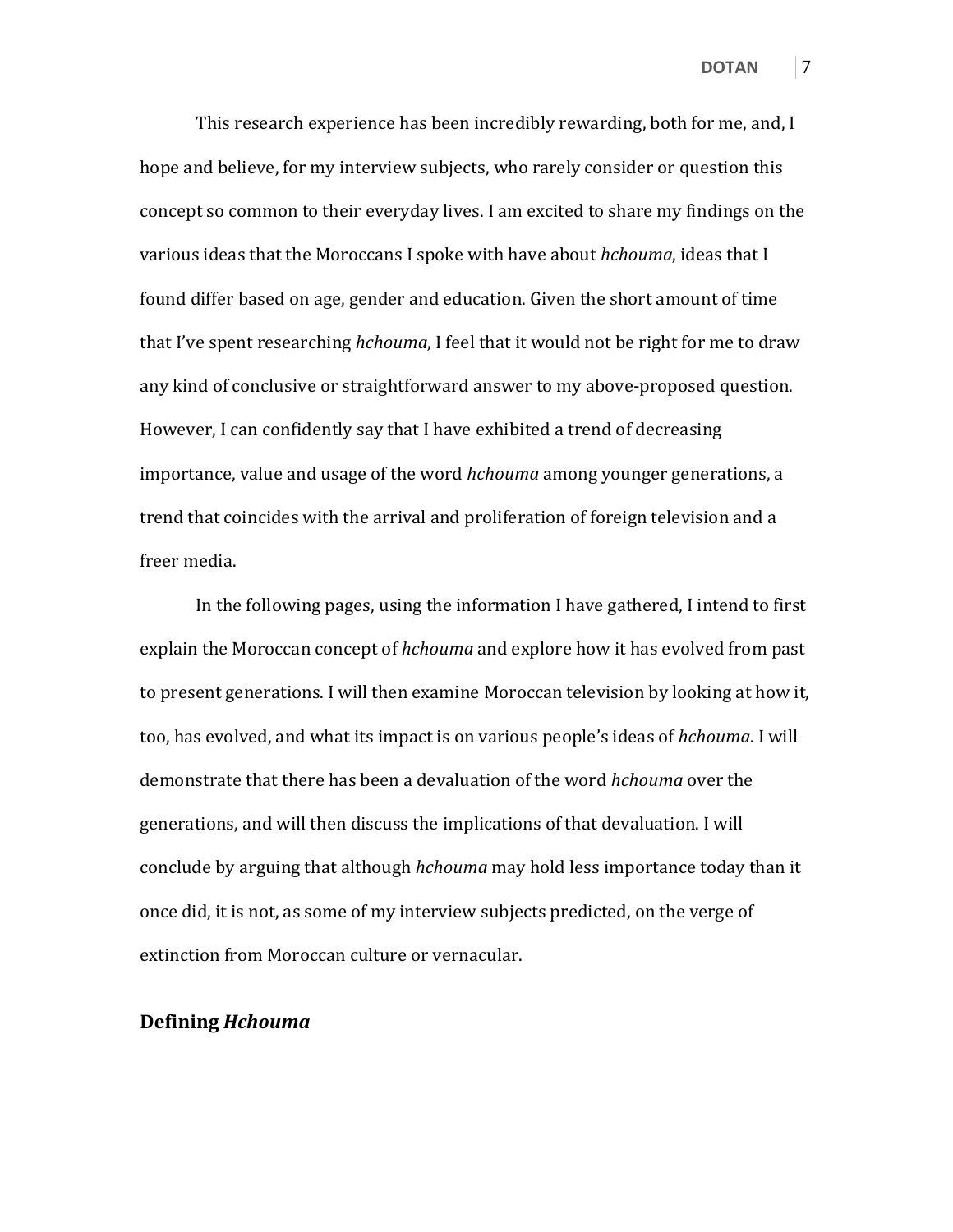Literally translated, hchouma means shame, although it holds far more weight than does its English equivalent. It is an element of everyday Moroccan life that is entrenched in society but never discussed or defined; as such, it has become one word that encompasses myriad meanings and beliefs. According to CultureShock! Morocco, it is the response to behavior that "contravenes social norms, breaks Islamic precepts, and abrogates personal obligations inside or outside of the family" (Hargraves 2006: 53); it is a tool of socialization and control that teaches people not to engage in such kind of behavior. Some see *hchouma* as a force that preserves one's public image. Others believe it is no more than a question of respect for yourself and others. Soumaya Naamane-Guessous, the feminist author of Au-delà de toute pudeur, sums up the multifaceted nature of hchouma quite simply: "La hchouma de l'un n'est-elle pas la hchouma de l'autre" (Guessous 1992: 6). Hchouma means something different depending on your gender, upbringing and age.

 Fatima, a 24 year-old university graduate, heard the word hchouma often during her childhood. Her parents supported her in most of her decisions, including an eventual career as a belly-dancing teacher, but insisted that she receive an education and demonstrate to her community that she is an educated woman. To Fatima, hchouma is a force used to ensure that people behave properly in public and create a positive image of themselves for others; therefore, it is hchouma to use vulgar language, to burp in front of others, to pick your nose, or to laugh at or whisper in front of people. These behaviors are especially *hchouma* for women, for whom it is of the utmost importance to show politeness and modesty.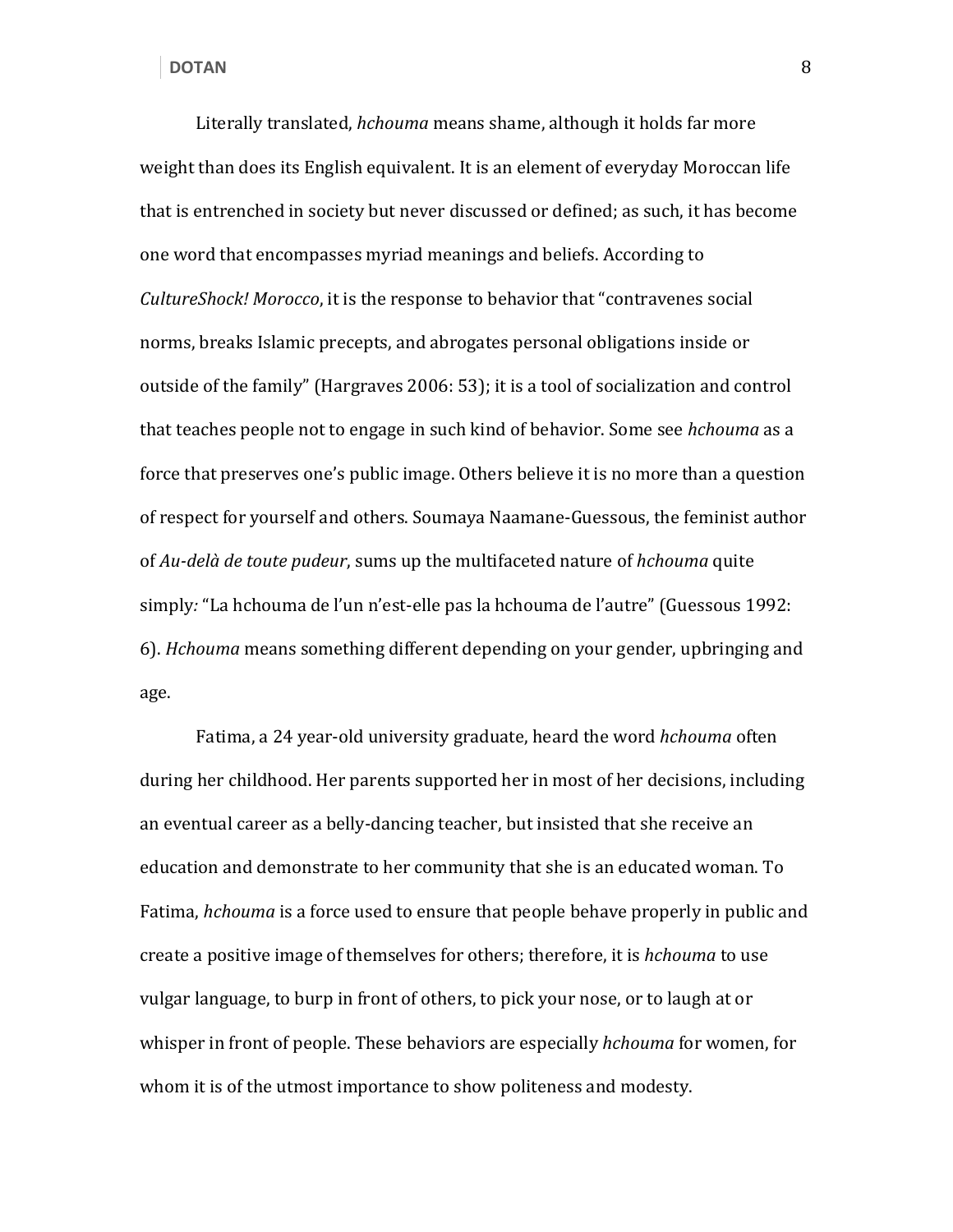Ismail, another university student, sees hchouma as an issue related to respect. With a smile, he recalled to me an incident from his youth when he was scolded:

"One day I was sitting with my big family and my grandma was saying some things, and for me she was lying, and I was like, 'No you should not say that, this is wrong'. My mom was next to me and she said 'Hchouma, you should not interrupt'. And I started crying. You should not interrupt someone when they talk, this is so hchouma".

Ismail's upbringing had a strong impact on his concept of hchouma; as a young boy Mohamed was reprimanded upon interrupting his elders, and today still, he sees hchouma as a question of respect for those around him. The behaviors that stand out most to him as hchouma include lying, disrespecting your elders, raising your voice and letting a woman pay for a man's meal.

Hassan, a proud chef, husband and father, is also of the belief that hchouma is a question of respect. For him, it is not only about respect for others, but for yourself and your community at large. According to Hassan, "If there is one person in the world that thinks what you are doing is hchouma, you must stop it; if one person says something is not good, there is something there" (Hassan, Personal Interview, Nov 29 2011). Hchouma means respecting the values of everyone around you, be they personal, familial, societal, national or global. He also explains that there is an important link in Morocco between family and society. If there is something going on within your family that is hchouma, it brings shame to your community. If you witness something on the street that is *hchouma*, it brings shame to your community as well, which in turn brings shame to your family. It is therefore important to respect and look out for your family and community to ensure that nothing *hchouma*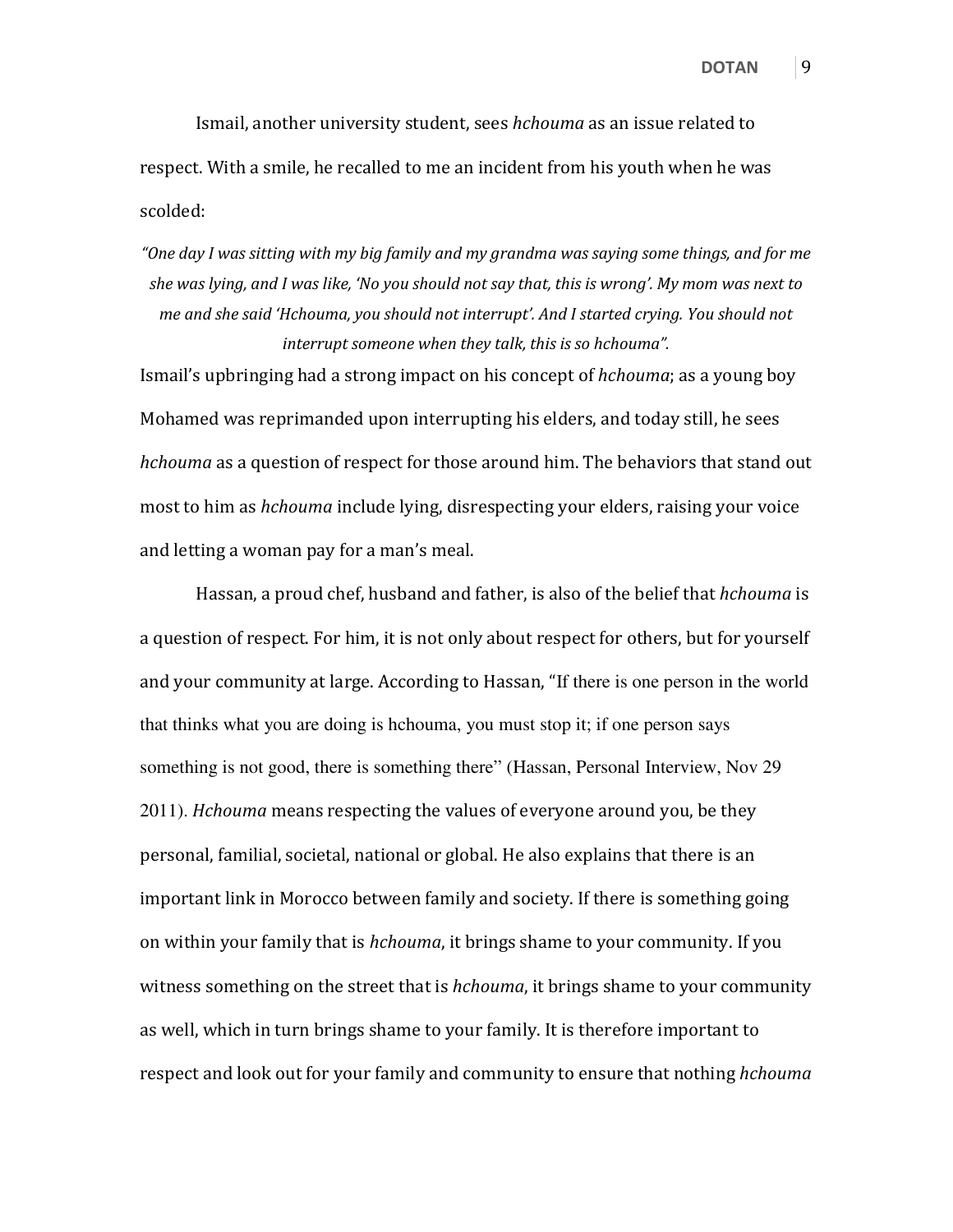is taking place. Hassan stresses that at the core of these ideas is religious education. If you have a religious education (Muslim or otherwise), he maintains, you have respect for yourself and your community, and do not behave in ways that are hchouma.

Depending on whom you speak to, hchouma may be a matter of public image, respect, religion or something else. Despite diverse ideas among different people about what it signifies, one thing holds true in all cases: "Hchouma is a social control, the most common means of control of behavior" (Bowen and Early 2002: 30). What is a tool for Fatima to maintain a positive public image stops her from using vulgar words; what is a matter of respect for Ismail keeps him from interrupting others; what is the essence of respect for oneself, one's community and one's religion reminds Hassan to say *b'ism Allah* (in the name of God) and *hamdoulillah* (praise to God) before and after every meal. Hchouma is used as a behavioral control, employed in order to end a behavior that is occurring or prevent a past behavior from recurring – everyone agreed on this point, whether young or old, liberal or conservative, male or female.

#### Hchouma Evolving

Hchouma as a behavioral control has existed for a long time in Morocco. It is a word that every child has grown up with. Redouan, a 23 year-old university student, claims he heard the word *hchouma* "since the time I felt that I'm human" (Redouan, Personal Interview, Nov 21 2011). Despite its longevity in Moroccan society, the meaning and value of *hchouma* is evolving from generation to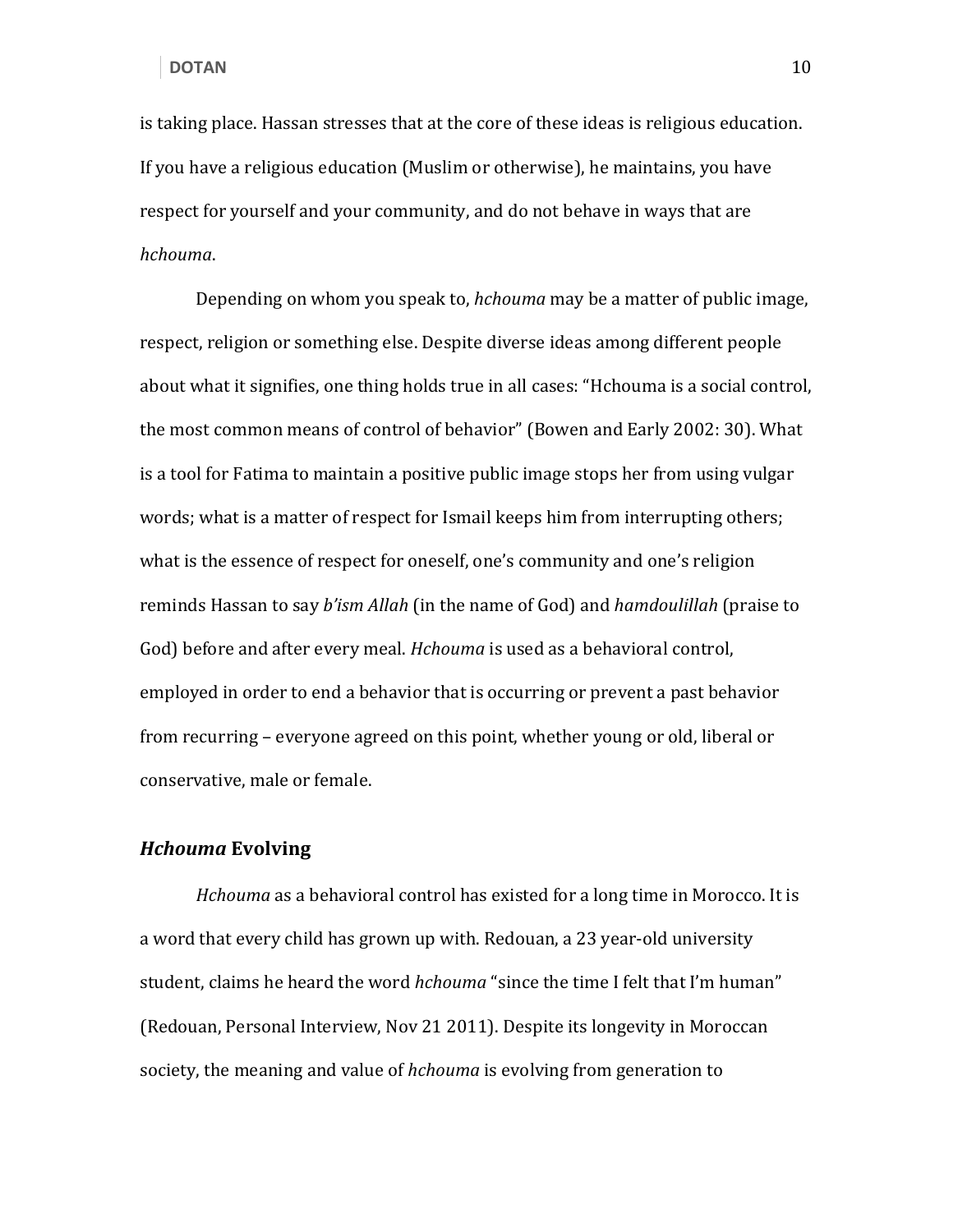generation due to both internal and external factors. Internally, Morocco is undergoing democratization and westernization under the hands of King Mohammed VI. Under his reign, Moroccans have seen improved women's rights, freer media and a reformed constitution. In terms of external factors, Moroccans today are presented with greater exposure to foreign media and culture due to the ever increasing pace and impact of globalization. This combination of factors is producing a climate of changing practices, beliefs and mindsets in Morocco – and attitudes towards hchouma are a part of that climate of change.

 Hatim, an older man with whom I spoke, explained to me that when he was young, he listened to everything his parents said. He respected them and followed their orders, for it was hchouma not to. Being outside of the house late at night was hchouma. Smoking was hchouma. Going out with girls was hchouma. Talking to your parents about romantic relationships was hchouma. When I asked him about hchouma today, he asserted that there is "very little hchouma" left in Morocco. Today, smoking is no longer hchouma, "not even for women"(Hatim, Personal Interview, Nov 23 2001), he added. Children can speak to their parents about their relationships. The way he sees it, *hchouma* is disappearing.

 Redouan, the university student, would agree with the above statement. Redouan grew up in a traditional, religious family. Everything was hchouma when he was growing up: spitting, watching people kissing, offending someone, smoking, going out late at night, going out with girls – *hchouma* was heard "from the time you wake up until the time you go to bed". Today, in contrast, Redouan says that he and his friends have been exposed to other cultures, and as a result, have adopted a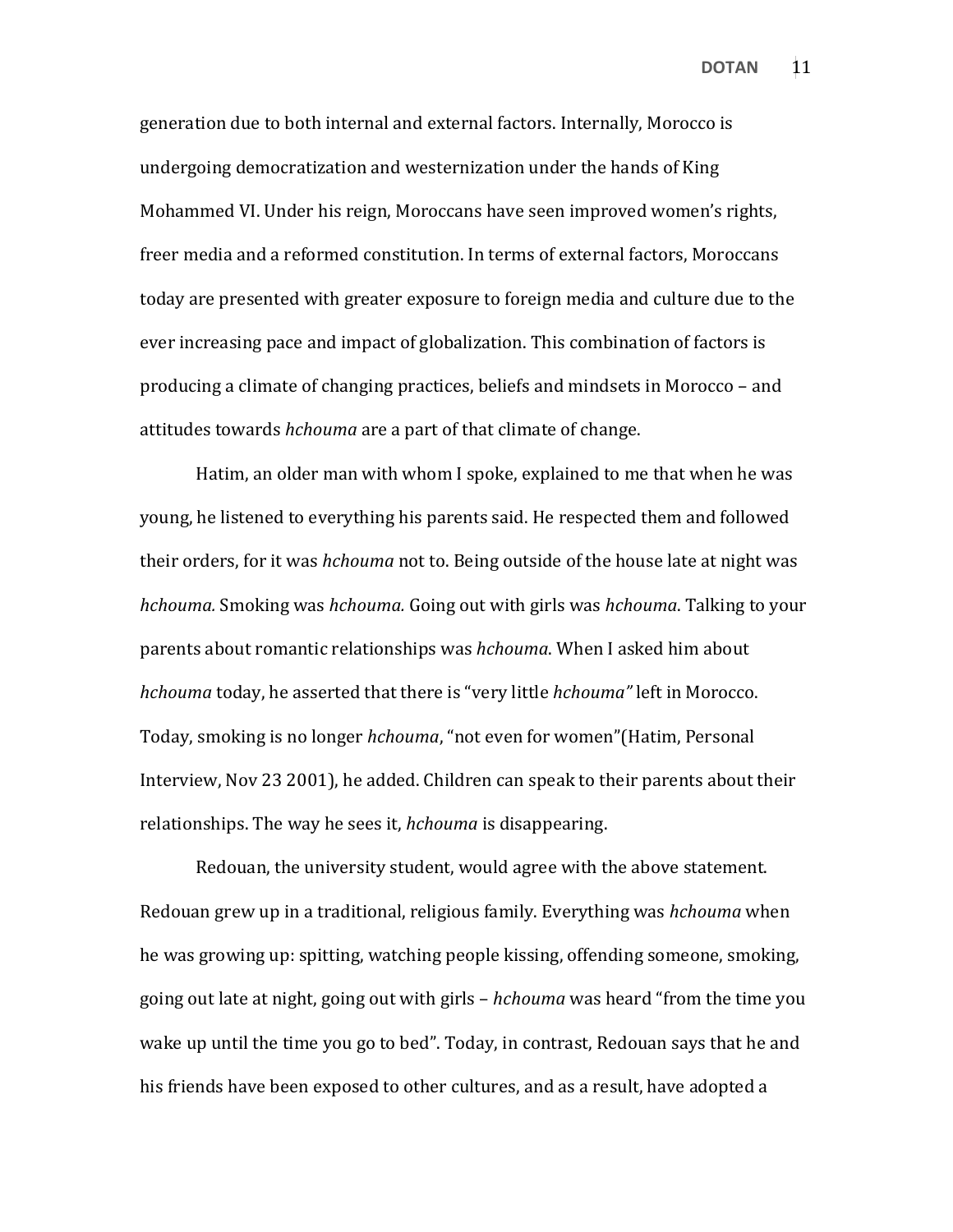western mentality. They prefer to be "easy going". In his opinion, *hchouma* is funny, more of a joke than something to be taken seriously. He expresses the inconsistency between his views on hchouma and those of his parents:

"Today, when hchouma is said you must stop, but you can do it later. It's just a temporary behavioral control. It's like 'Okay mom, whatever, you believe like this, and deep inside of me I don't believe like that".

Redouan and his friends smoke, drink and stay out late; to them these behaviors are not *hchouma*, as they once were. Redouan believes that the majority of his generation rarely uses the word, and that "in the following generation, the word hchouma will be annihilated" (Redouan, Personal Interview, Nov 21 2011).

 Hassan, the proud chef, would disagree with the above opinions. As he believes that the community must show respect and be respected, he makes sure to point out hchouma behavior to all those around him, and is passing on his own notions of *hchouma* to his son. *Hchouma* behaviors, according to Hassan, include eating without washing your hands, talking while eating, beginning a meal before your mother and father, serving food without water, not offering food to guests, not saying Allah akbar when the call to prayer is heard, not fasting, smoking and eavesdropping. Hassan is convinced that people today still adhere to the above code. He does add, however, that the wealthy do not always maintain these ideas. He finds that "there is something hchouma about modern life". In his perspective, the wealthy, modern lifestyle is characterized by a loss of tradition, religion and respect. Some people in these communities dress immodestly, eat nontraditional foods and behave according to their desires without caring for those around them, and this is shameful. Nevertheless, Hassan continues to pass his thoughts on hchouma down to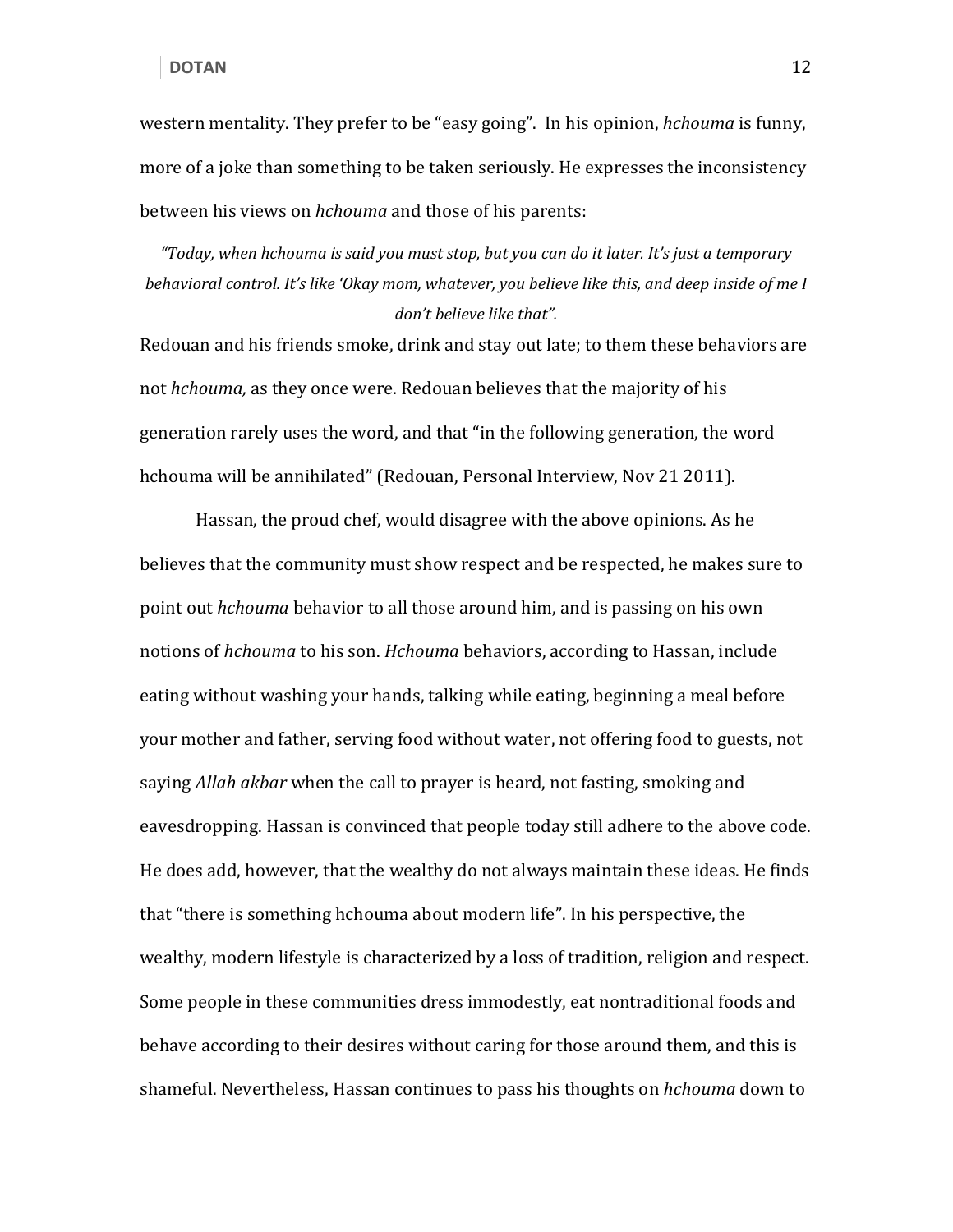younger generations, and does not believe it is fading anywhere but within wealthy Moroccan communities. "Young people still know hchouma", he asserts (Hassan, Personal Interview, Nov 29 2011).

 While opinions are mixed on the extent to which it is changing, it is clear from the responses of my interviewees, as well as general observation, that there exists a degree of devaluation in the significance of hchouma from past to present generations. The behavior of people is noticeably changing. Men and women are smoking. Couples are publicly displaying their affection. Women are wearing more revealing clothing. Tableside manners are disappearing. Some say the word hchouma is actually being heard less frequently. The democratization and westernization underway in Morocco are clearly impacting people's notions of hchouma today. One of the key forces in this process of transition, one that affects over %90 of the Moroccan population (Pennell 2001), is television.

#### A Look at Moroccan Television

 Television was introduced to Morocco in March 1963, primarily as a means for the government to reach the large illiterate population. By the early 1990s, %89 of the population had a television set. Television stations were all owned by the government, until 2M, the first privately owned television company, was founded in 1989 (Pennell 2001). The philosophy of the creators of 2M was to encourage debate, transparency and openness in the media, creating a break from the government controlled, censored media of the past. 2M aired documentaries and debates about taboo subjects and controversial ideas. The station established a reputation for itself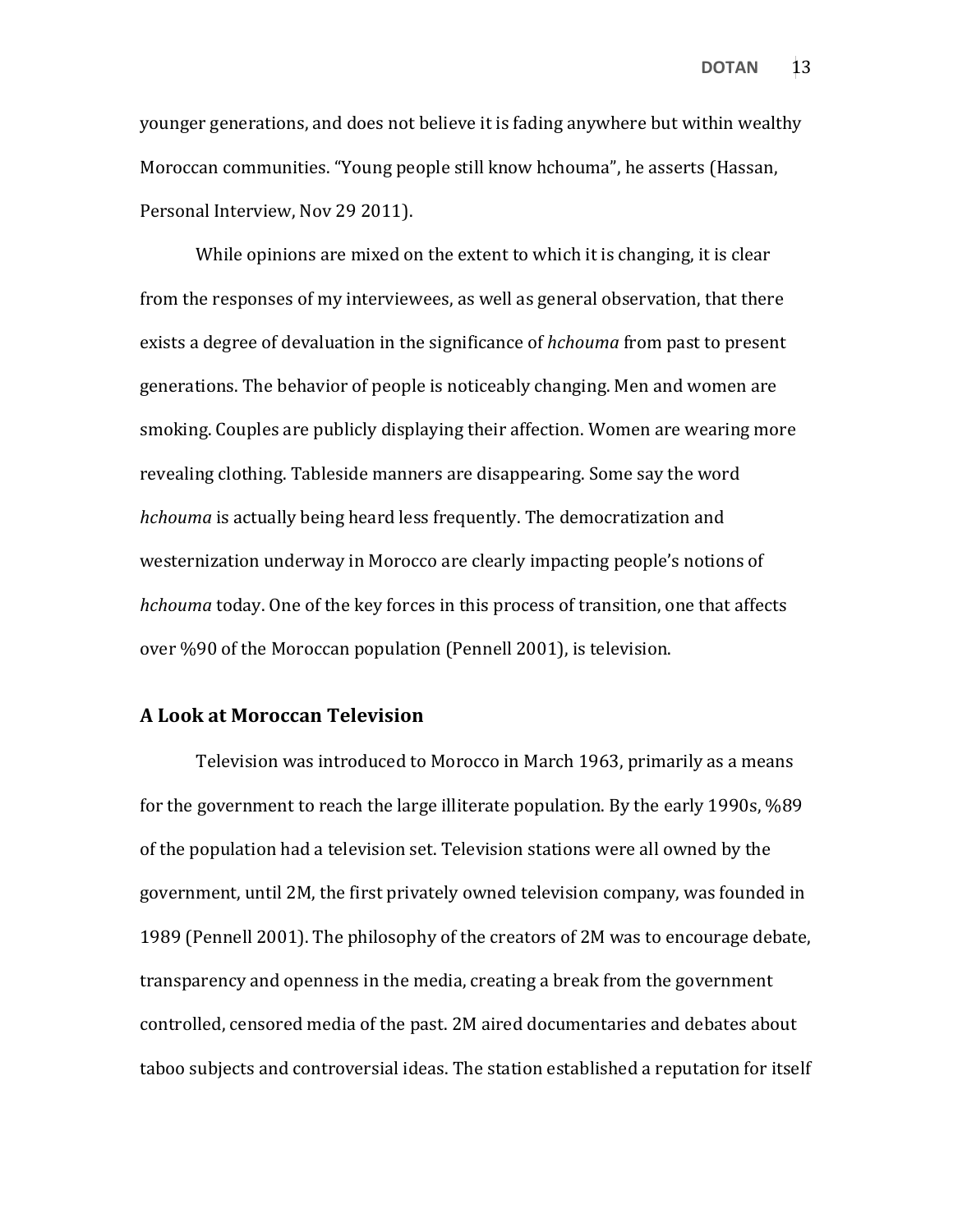as a symbol of freedom of speech in Morocco (Ben Cherif 2010). However, as satellite dishes and pirated videos that were introduced to the country in the 1980s became more widespread, Moroccans were less and less wiling to pay for access to the private television station (Pennell 2001), and in 1996, 2M, too, was taken over by the government as part of the Moroccan Broadcasting Network (Ben Cherif 2010), Nevertheless, the liberal nature of the TV station remains the same. 2M today offers a 24-hour lineup of news, documentaries, cultural shows, sporting events, children's programs, recurring series and films.

 The liberalization of various Moroccan television stations has been accompanied by the growth and proliferation of foreign television throughout Moroccan homes. Satellite relays, optical cables, dish systems, and digital equipment now bring Arab, European, and American television programming into every region of the country (Langlois 2009). Television sets are swamped with Egyptian, Turkish, Mexican and Korean soap operas, and American sitcoms and movies. Fox and NBC films are common favorites among youth (Adnan, Personal Interview, Nov 23 2011). Even national television such as 2M airs numerous foreign programs; national production is estimated at less than %25 of the total output of Moroccan television stations (Ben Cherif 2010). International culture is being domesticated as Moroccans from big cities to remote villages transfix their eyes on the same foreign shows dubbed over in Darija – everyone knows, for example, of the trials, triumphs and outfits of the lead female protagonist in *Estrella*, the Mexican soap opera that airs every night at seven.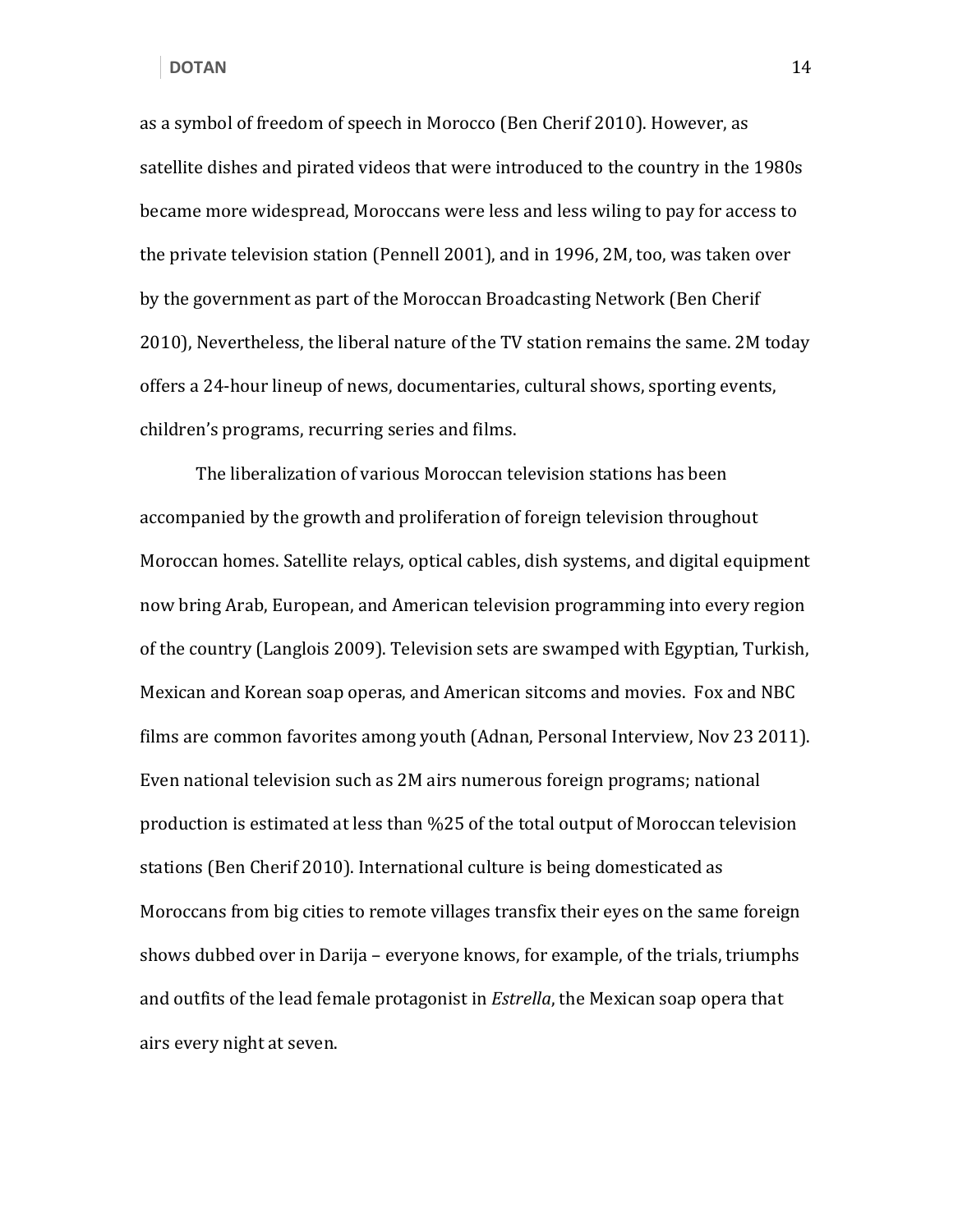What is equally as striking as the abundance and popularity of foreign films and television is the content of this media, in many ways at odds with Moroccan culture and values. I vividly remember my surprise upon returning to my host family's home one night to find my mother and sister, modestly dressed in *djellabas* and headscarves, in front of a TV screen displaying a near-nude woman with an alcoholic beverage in hand. My surprise quickly faded as time passed and I saw that this pursuit took place almost every night. Through these foreign films and television shows, my host family and other Moroccans are being exposed to a culture very different from their own. Morocco, while is certainly one of the more westernized Arab, Islamic nations, is still a country in which a majority of women are veiled, alcohol is largely abstained from and sex is taboo; the foreign media that Moroccans are consuming is clearly characterized by alien practices, attitudes and beliefs.

 The combination of freer, more transparent national television including political debates and controversial documentaries (Ben Cherif 2010), and the influx of foreign media exposing Moroccans to alien cultures, is undoubtedly affecting change on the mentalities of people across the country. The specific question I now seek to answer is: what is the role that this media is playing in the changing Moroccan perceptions of hchouma?

#### Hchouma On-screen, Hchouma Off-screen

 Rachid, a reporter who has been working with 2M for the last twenty years, had a lot to share with me on the subject of television and its impact on the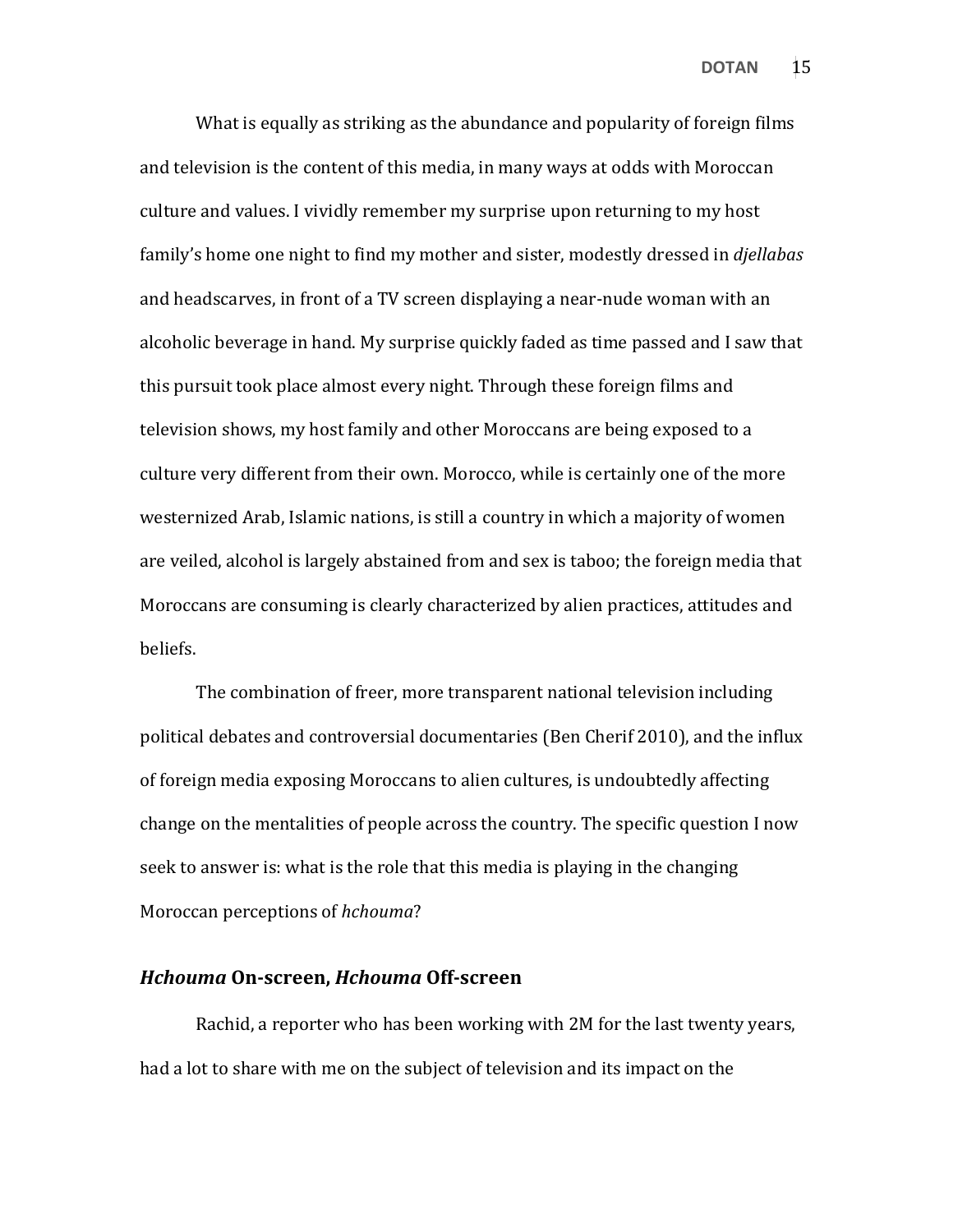Moroccan people. Throughout his time with 2M, he has seen firsthand the evolution of television: the increasing liberalization of television stations, the proliferation of foreign media, the obstacles faced in trying to create an open, informative television station that is accessible to everyone, and the effect of all this on Moroccan mentalities. Rachid shared with me in detail the philosophy behind 2M:

"2M was created in order to create a space of debate, to break taboos, as Moroccans in the past were not allowed to do so; it was a source of fear. In the context of new freedoms, 2M displayed to the country how Moroccans were thinking and transforming. It was the first step towards truth".

He continued by explaining the influence of these changes in television, and why television is so influential in Morocco:

"The street adopted the transformation of television… In a society where there is not a strong system of education, it is normal that the image plays a very important role. A large part of Moroccan society suffers from illiteracy, so it completely normal that television replaces education, and this is why [television] was such a remarkable influence. Many young, many old, many women, many men changed their behavior greatly, maybe not because of, but with the help of television".

Television is a source of information and entertainment available to over %90 of the population, young or old, urban or rural, literate or illiterate. It is a force that transcends diversities and socioeconomic barriers, filling a widespread void of formal education and unifying the Moroccan people as they watch the same news, movies and soap operas. According to Rachid, this force has granted Moroccans greater awareness and power of speech. Partially due to television, Moroccans' perceptions of subjects such as the royal family, religion and women's rights have changed. Regardless of level of education, increasingly more people are engaging in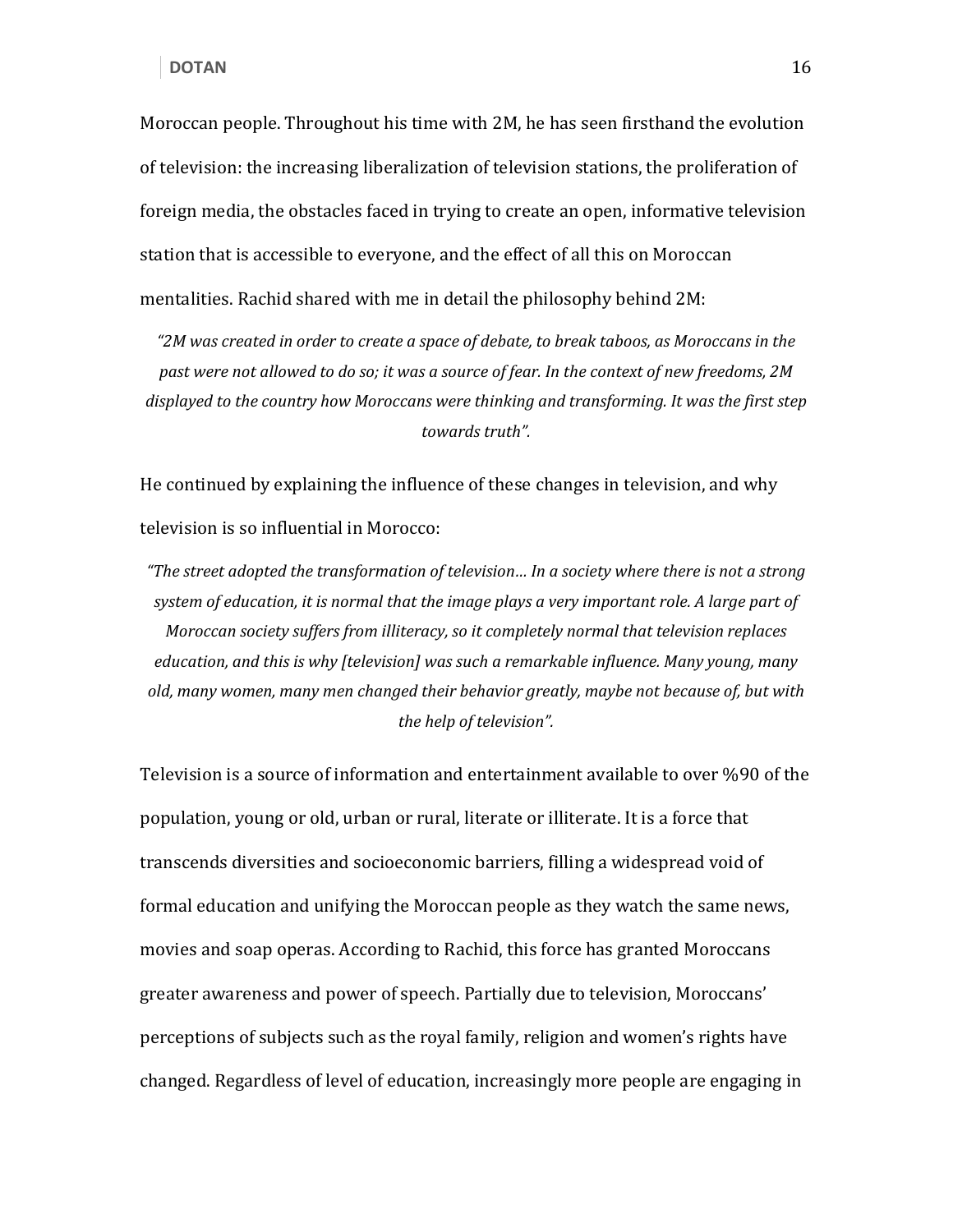debate and discussion – "everyone can know what the word democracy is" (Rachid, Personal Interview, Nov 28 2011).

 Rachid rightfully gloats over the positive influence of more liberal news reportage and documentaries. On a less positive note, he complains about the effect that foreign soap operas and sitcoms that surfaced in 1992 have had on Moroccan society. He claims that foreign television series reflect the absence of a Moroccan identity. The shows are brought in only because they are less expensive, and are driving down the level of national production. They are dubbed over in Darija, creating a "fantasy" culture and transmitting to people an identity that is not Moroccan (Rachid, Personal Interview, Nov 28 2011) – and there are signs indicating that elements of this "fantasy" culture are being adopted by the spectators who observe it on their television screens every night.

 Ismail, the 24 year-old university student, is unhappy with the recent developments in Moroccan television. He says that those in charge of the television stations today do not care about national culture, and that children, teenagers and illiterate people get the "wrong idea" about their culture and identity from foreign shows. Ismail believes that today's television is negatively affecting people's behaviors. He has a fourteen year-old brother who frequently watches TV, and believes that because of this constant exposure, "hchouma does not exist" (Ismail, Personal Interview, Nov 22 2011) for him; he is spoiled and behaves as he pleases. There are similarities between Ismail's younger brother and another of my interviewees, a 15 year-old high school student also named Adnan. Like Ismail's younger brother, Adnan watches a lot of TV, primarily sports and movies on NBC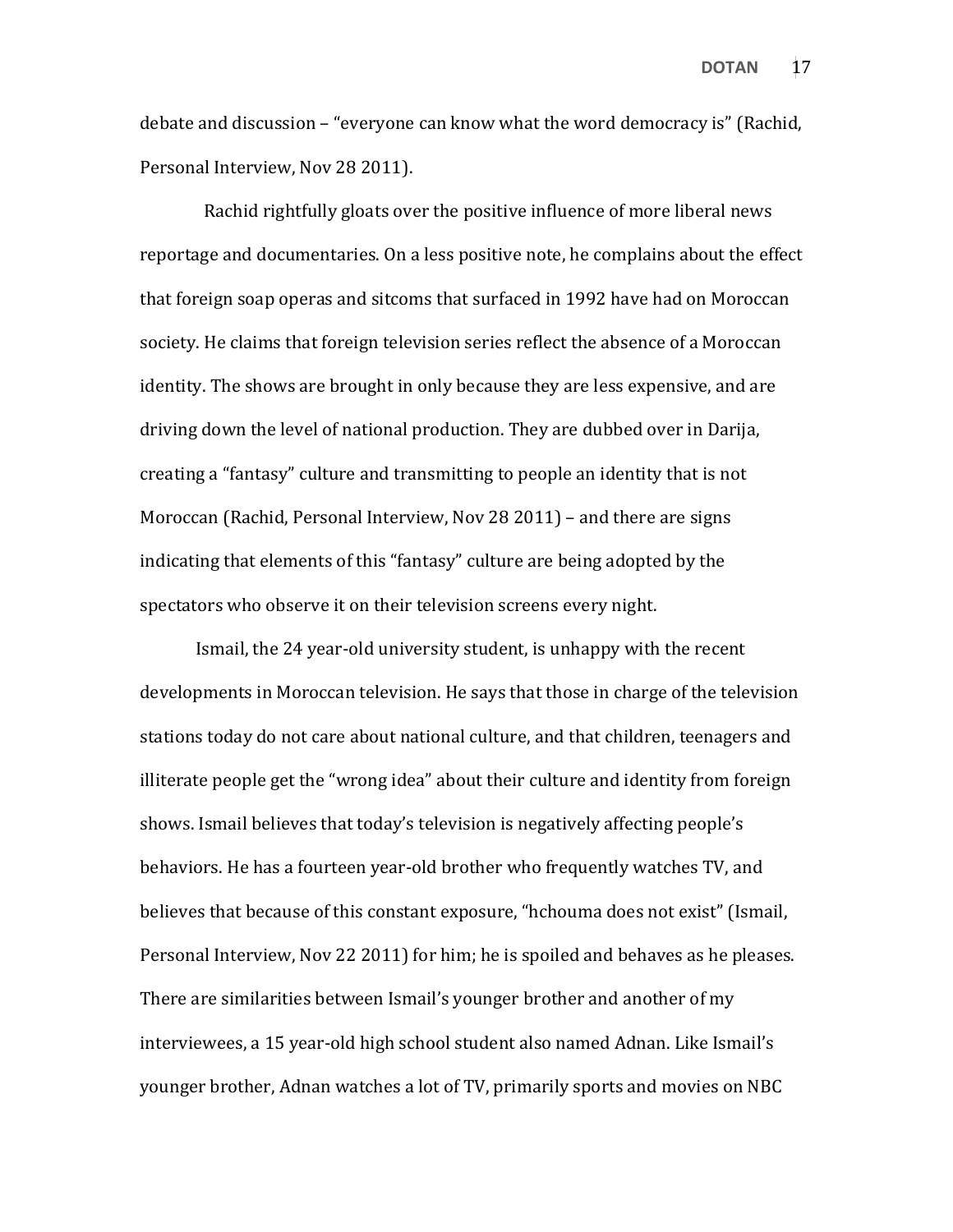and Fox Films. He makes sure not to watch these movies around his family, for he knows that his family members see them as hchouma. Adnan and his friends, however, think these movies are cool and exciting. When asked about hchouma, Adnan responds that it is disappearing, and that young people today "don't know hchouma" (Adnan, Personal Interview, Nov 23 2011). In the future, he says, there will be no hchouma.

Redouan agrees that television is diminishing the value of hchouma, although unlike Ismail, for him this is not something to complain about. When Redouan was younger, there were no foreign television series with "hot, barely dressed women…this is a new thing for Moroccan culture" (Redouan, Personal Interview, Nov 21 2011). He explains that his parents' generation is infuriated by today's television; they see it as combating Moroccan culture, and therefore as *hchouma*. In Redouan's opinion, however, the American movies that he watches are not hchouma, and it is important that people today be open-minded in order to capitalize on the current climate of transformation and reform. Fatima would agree with Redouan on this point; she encourages open-mindedness. Growing up, Fatima was not allowed to watch any television that was *hchouma*. She explains that being forbidden to watch television relating to intimacy and relationships prevented her education about love and sex, so she and her friends would secretly buy foreign movies and watch them together. In her opinion, children's perceptions of what it and what is not *hchouma* are certainly affected by the movies and television they watch, but not negatively. From the movies she watched in hiding with her friends, she learned about intimacy, and that it is not something to be ashamed or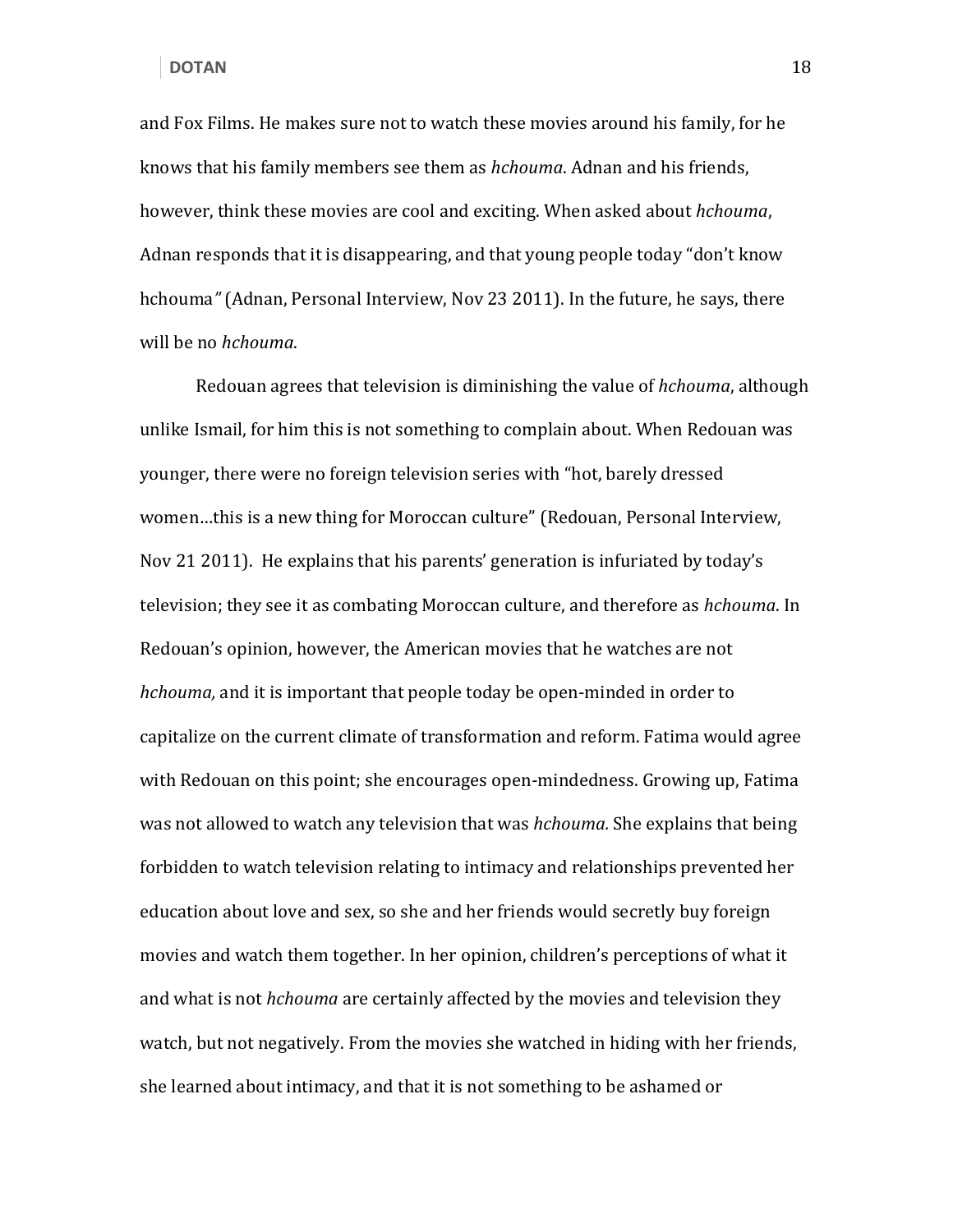embarrassed of. She adds that children also learn and imitate from television new manners of dress and forms of interaction with others.

 Whether positively or negatively, television is unmistakably affecting change on perceptions of hchouma, primarily those of the youth. According to Rachid, what we are witnessing in the mentalities of younger generations is a "rupture with the former world" (Rachid, Personal Interview, Nov 28 2011). Which behaviors are and are not *hchouma*, whether or not *hchouma* is at all important and whether or not it is here to stay are all in debate, partially due to the new ideas, practices and values that Moroccans are being exposed to via contemporary television. What does this "rupture" imply for the future role of hchouma in Morocco? Is hchouma bound to disappear? What would its extinction mean for Moroccan society at large?

#### Here to Stay

 As proved to be the case with most questions I asked, my interviewees had differing thoughts about what the loss of hchouma means for Moroccan culture and society. Some see this loss as harmful, some see it as liberating, and others harbor mixed feelings.

Hassan and Ismail are intent on the fact that a loss of hchouma equals a loss of respect. The fading of hchouma means the fading of people's respect for themselves, others and their communities. Fatima, on the other hand, believes that a diminishment of hchouma means more freedom, greater openness and less embarrassment for children growing up. As a child, she experienced a long period of timidity and awkwardness regarding her body, love and intimacy; she feels that this is because her knowledge of these matters was stifled, for hchouma was said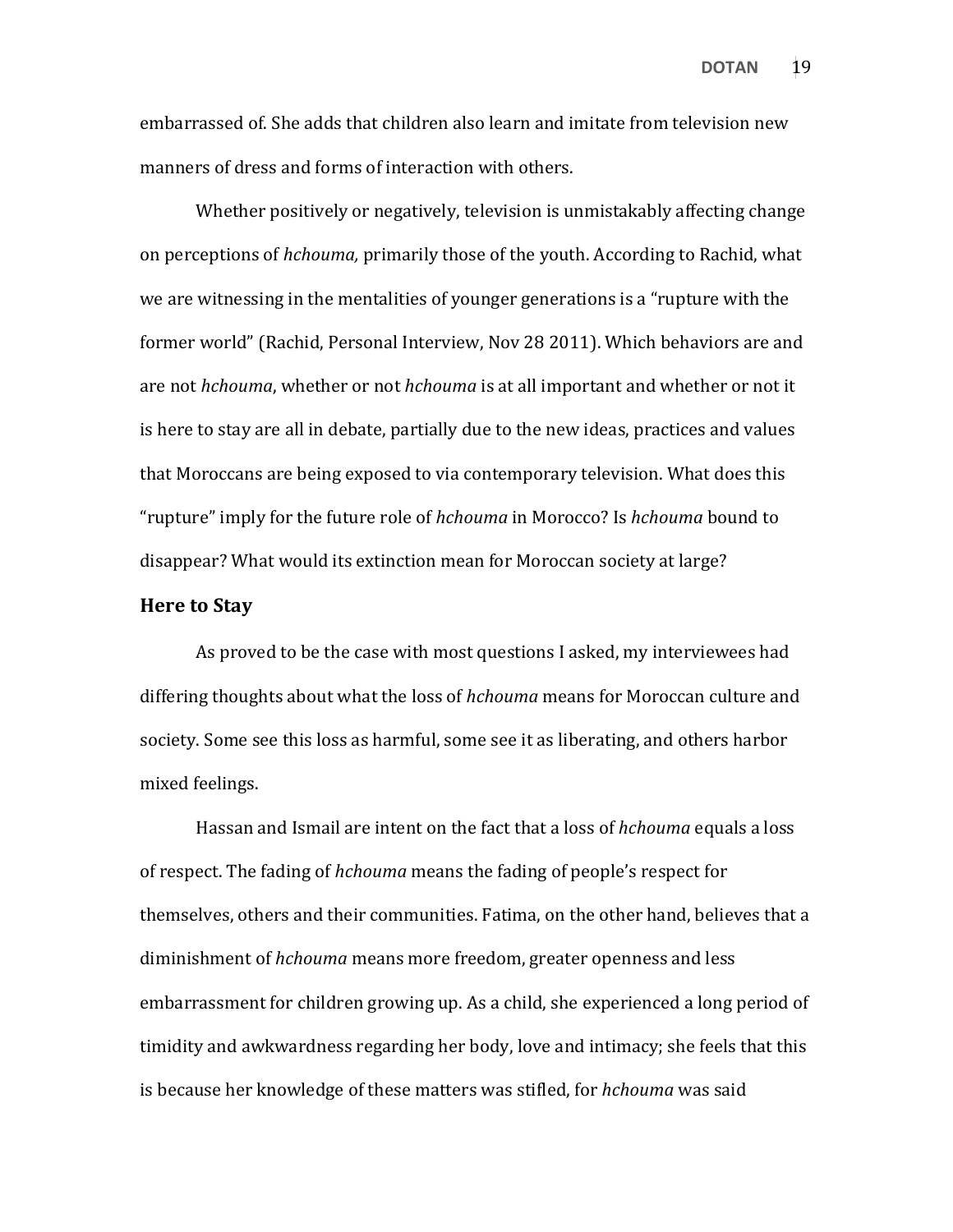whenever they were mentioned or encountered. In the future, she hopes that her children will come to her with all of their problems and feel no shame in asking any questions; therefore, she will rarely use the word hchouma.

Rachid believes the devaluation of hchouma means greater independence in society today – women can now live and travel independently of men; people can formulate their own opinions independently of what the government tells them. Mohamed, the son of Hatim, the older man with whom I spoke, interjected as I was asking his father about the fading of hchouma:

"There is less and less hchouma today; but this all depends on education. If you are raised in a good family with good education, you know hchouma and you will be good; if you are raised in a bad family, you don't have respect, you do not behave well, you do not know hchouma. Knowing hchouma is a good thing, but there is a good and bad side of it. It is good that there is more freedom now, that people are more open to other cultures and ideas…[but] in the past there was a lot of respect in Moroccan language and tradition; now, there is less respect".

Mohammed here captures the multifaceted nature of hchouma. It is an element of Moroccan society that remains vital for some yet is amusing for others, a notion that limits behavioral freedoms as it creates a culture of respect and decency, a code of social conduct whose disappearance comes with both benefits and repercussions.

While it is important to discuss the implications of a devaluating *hchouma*, I think it is unnecessary to consider the meanings of its extinction from Moroccan culture and vernacular; in spite of comments from some of my interviewees foreseeing such an erasure in the future, I would argue that multiple signs indicate the continuing use and prevalence of *hchouma* today and in the future. Hassan, for one, assures me that his son maintains the same notions of hchouma as himself, and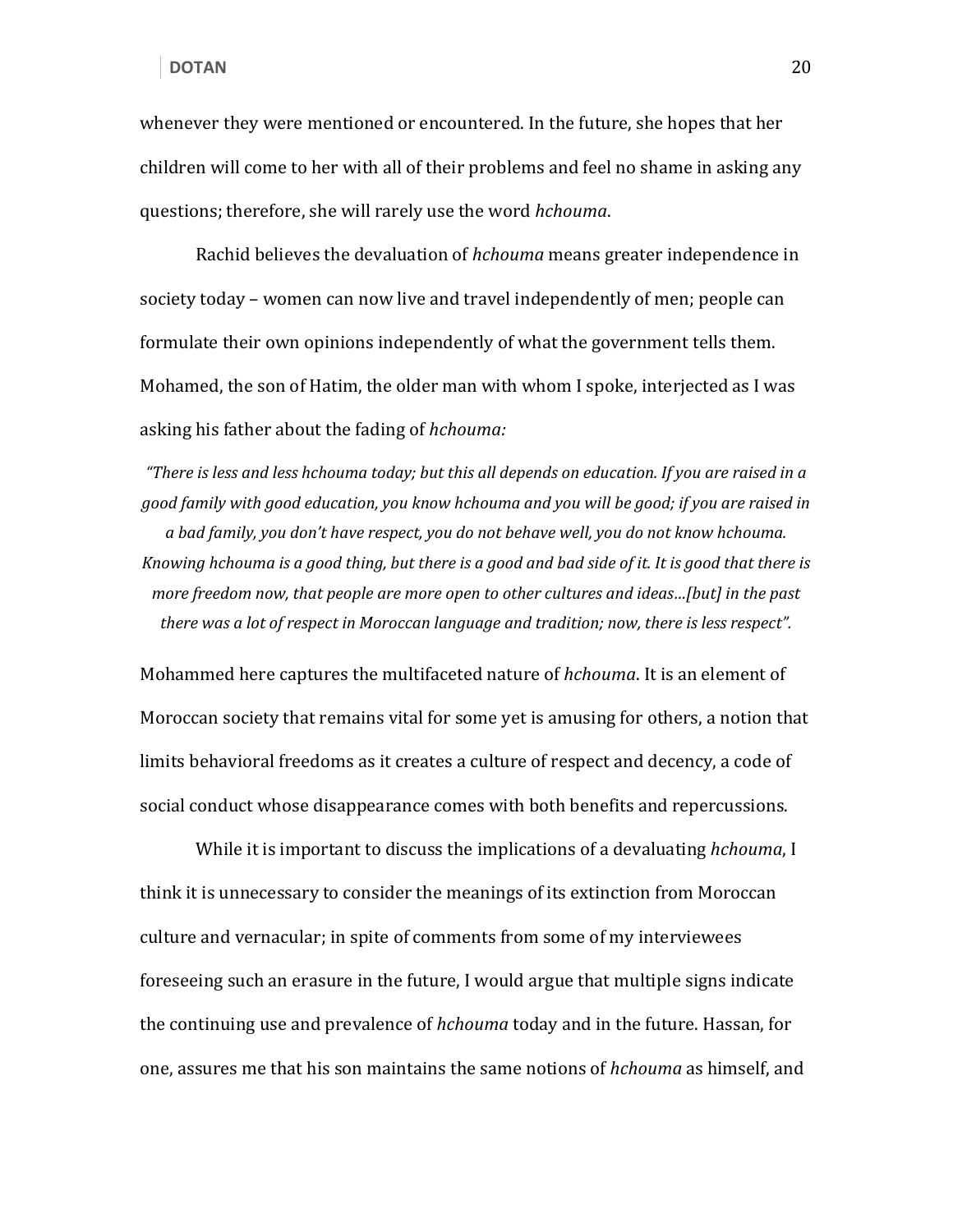that he continues to call the attention of those around him to behaviors that are hchouma. Fatima, who swears that she will not use hchouma to stunt her childrens' social and sexual education, maintains that she will still hchouma them if they behave inappropriately in public, primarily as a behavioral control. Mohammed, who enjoys the television that his family deems *hchouma*, cannot bring himself to describe the content of said television out loud. Mohammed insists that while the importance of hchouma has lessened and Moroccans are losing some sense of respect, "The Muslim, Moroccan tradition always remains" (Mohammed, Nov 23 2011).

Even Redouan, who claims he has adopted the western mentality and sees hchouma as a joke, mentioned during my interview with him that hchouma is "in his blood", something he will live with for the rest of his life. As trivial as he may declare hchouma to be in his life, he still pays mind to "family beliefs and society as a whole" (Redouan, Personal Interview, Nov 21 2011). The future continuity of hchouma is only further supported by my day-to-day observations. Had I not heard *hchouma* repeatedly immediately upon arriving in Morocco, I would not have been inspired to conduct research on the subject to begin with. But I did, and still do, hear it all the time: When a girl walks down the street with bare shoulders, when a man persistently harasses a woman, when there are clumps in the Friday couscous, when a referee makes a bad call in the FC Barcelona-Real Madrid game, when the neighbor continues to drink too much.

Hchouma clearly remains a powerful presence in Moroccan culture today. Due to the impact of multiple forces, such as a freer media, exposure to foreign films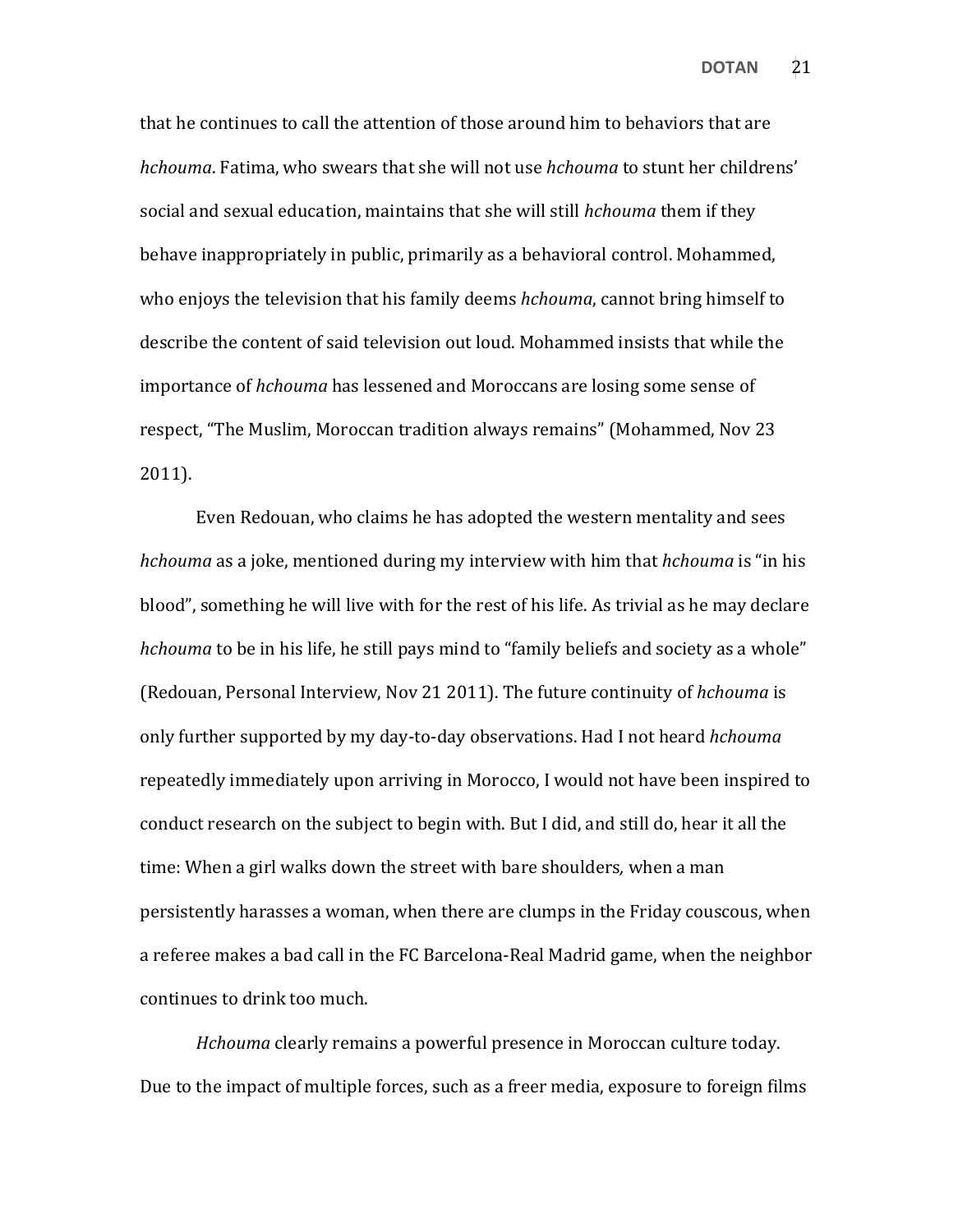and television, the introduction and expansion of the Internet and a king who seeks to democratize, the mentalities of Moroccans are continuously evolving. A part of that evolution is a decrease in the employment and significance of hchouma. In some ways, this means a loss of respect for tradition, religion and community. In others, it means an increase in education, freedom and independence. Regardless of such developments, be they beneficial or destructive, hchouma is not on the verge of extinction; its meaning and value in Moroccan society are merely changing. Hchouma is "in the blood" of Moroccans both old and young, and from what I have gathered, it is here to stay.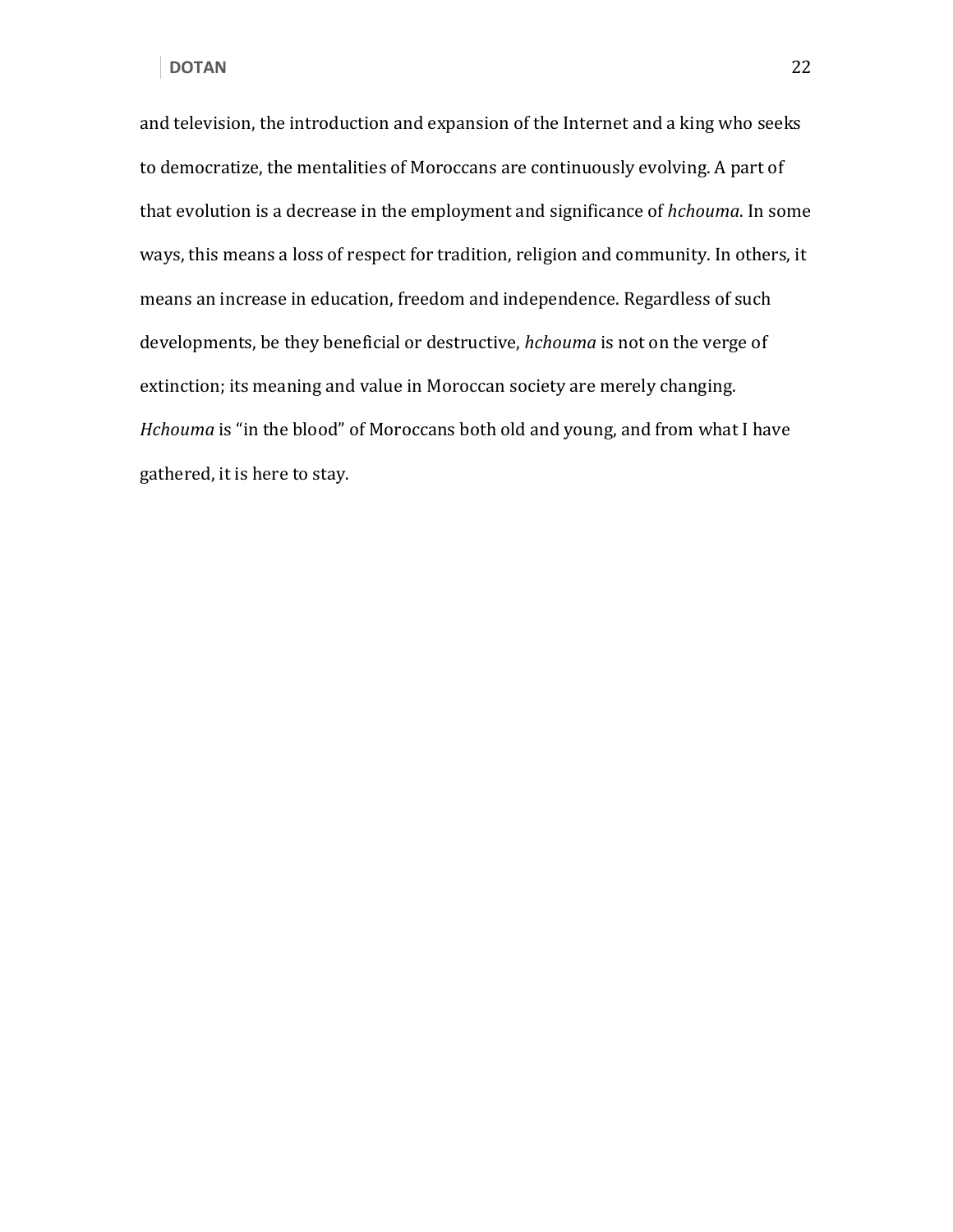### Works Cited

- Ben Charif, Najib. "2M TV Morocco: Public TV Private Business." Ethnic Advertising Strategies Diversity Outreach Public Relations Media Planning and Placement. Allied Media Corporation, 2010. 01 Dec. 2011. <http://www.alliedmedia.com/ARABTV/2m\_moroccan\_tv\_article.html>.
- Bowen, Donna Lee, and Evelyn A. Early. Everyday Life in the Muslim Middle East. Bloomington: Indiana UP, 2002.
- Hargraves, Orin. CultureShock!: Morocco. Singapore: Marshall Cavendish Editions, 2006.
- Langlois, Tony. "Pirates of the Mediterannean: Moroccan Music Video and Technology." Music, Sound and the Moving Image 3.1 (2009).
- Naamane-Guessous, Soumaya. Au-delà De Toute Pudeur: La Sexualité Féminine Au Maroc. Casablanca: Eddif Maroc, 1992.

Pennell, C. R. Morocco since 1830: a History. Vol. 200. London: Hurst &, 2000. Part II.